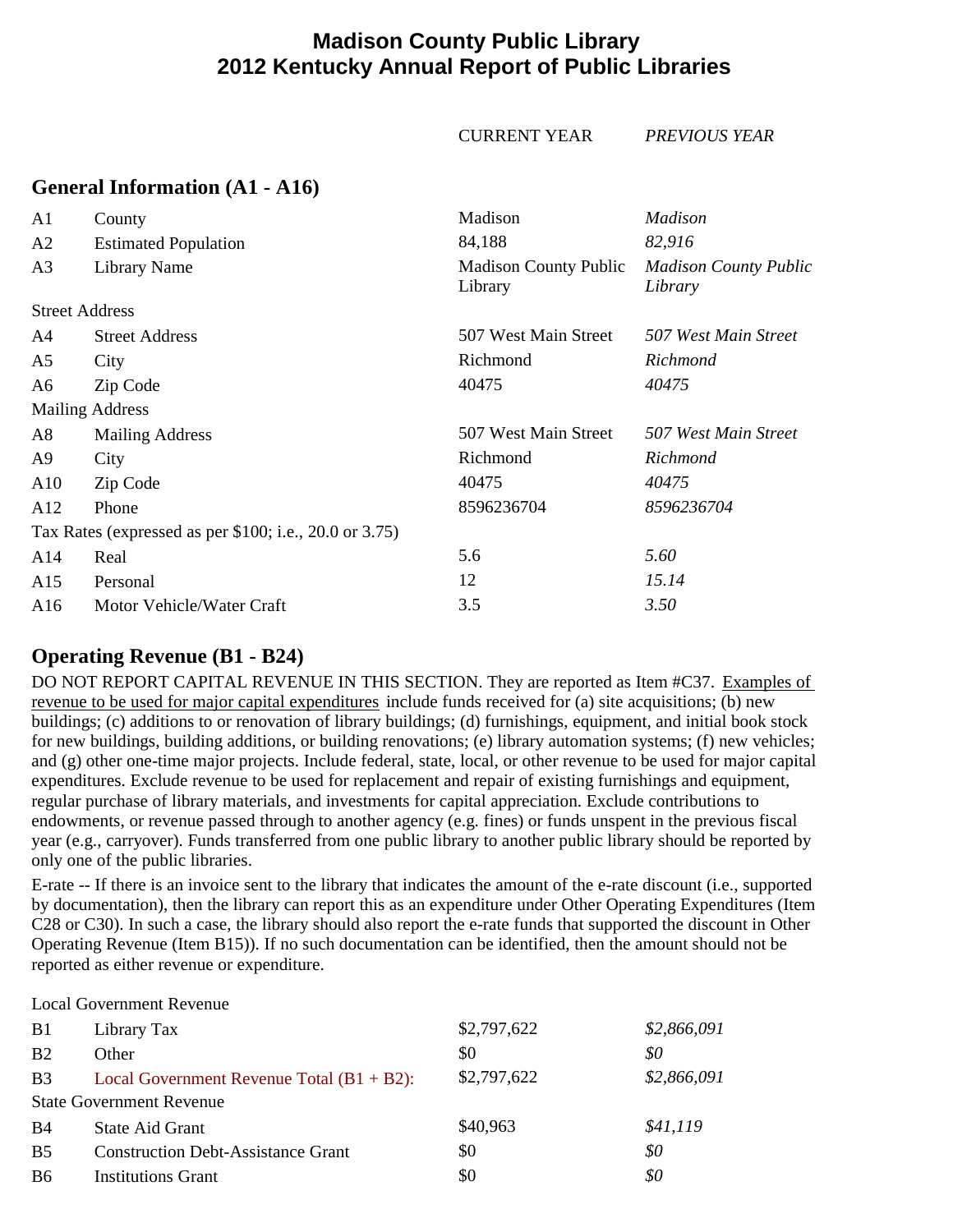| B7             | <b>Other State Government Revenue</b>                         | \$0       | \$0         |
|----------------|---------------------------------------------------------------|-----------|-------------|
| B <sub>8</sub> | <b>State Government Revenue Total (sum B4)</b><br>through B7) | \$40,963  | \$41,119    |
|                | <b>Federal Government Revenue</b>                             |           |             |
| <b>B</b> 9     | <b>BTOP</b> Infrastructure Grant                              | \$0       |             |
| <b>B10</b>     | Prime Time Family Reading Time                                | \$0       | \$0         |
| <b>B11</b>     | <b>Continuing Education Grant</b>                             | \$0       | \$0         |
| <b>B12</b>     | <b>Library Programming Grant</b>                              | \$0       | \$0         |
| <b>B</b> 13    | <b>Other Federal Government Revenue</b>                       | \$7,000   | \$0         |
| <b>B14</b>     | Federal Government Revenue Total (sum B9<br>through $B13$ )   | \$7,000   | \$0         |
| <b>B15</b>     | <b>Other Operating Revenue</b>                                | \$200,598 | \$108,950   |
| <b>B16</b>     | Total Operating Revenue $(B3 + B8 + B14 + B15)$ : \$3,046,183 |           | \$3,016,160 |

# **Operating Expenditures (C1 - C38)**

# **DO NOT REPORT CAPITAL EXPENDITURES IN THIS SECTION. They are reported as Item #C36.**

|                        | <b>Collection Expenditures</b>                    |              |              |
|------------------------|---------------------------------------------------|--------------|--------------|
| C1                     | <b>Print Materials</b>                            | \$185,511    | \$138,222    |
| C2                     | <b>Electronic Materials Expenditures</b>          | \$5,400      | \$5,400      |
| C <sub>3</sub>         | <b>Audiovisual Materials</b>                      | \$63,702     | \$65,555     |
| C <sub>4</sub>         | Databases                                         | \$51,405     | \$32,748     |
| C <sub>5</sub>         | <b>Other Library Materials</b>                    | \$0          | \$0\$        |
| C <sub>6</sub>         | Collection Expenditures Total (C1 through C5)     | \$306,018    | \$241,925    |
|                        | <b>Salary Expenditures</b>                        |              |              |
| C7                     | <b>Library Director</b>                           | \$64,177     | \$55,385     |
| C8                     | Other Certified Library Personnel                 | \$595,813    | \$576,568    |
| C9                     | Other Non-Certified Library Personnel             | \$254,778    | \$123,859    |
| C10                    | Salary Expenditures Total $(C7 + C8 + C9)$        | \$914,768    | \$755,812    |
| <b>Fringe Benefits</b> |                                                   |              |              |
| C11                    | <b>Required Fringe Benefits</b>                   | \$75,253     | \$57,859     |
| C12                    | Retirement (Employer's Share)                     | \$146,275    | \$114,615    |
| C13                    | Medical Insurance (Employer's Share)              | \$135,747    | \$125,068    |
| C14                    | Other                                             |              | N/A          |
| C15                    | Fringe Benefits Total $(C11 + C12 + C13 + C14)$ : | \$357,275    | \$297,542    |
| C16                    | Total Staff Expenditures $(C10 + C15)$            | \$1,272,043  | \$1,053,354  |
|                        | <b>Other Operations</b>                           |              |              |
| C17                    | <b>Building Repair</b>                            | \$7,400      | \$27,332     |
| C18                    | <b>Building Maintenance</b>                       | \$88,454     | \$61,431     |
| C19                    | Telephone Voice Line(s) Only                      | \$3,833      | \$5,870      |
| C20                    | Office Supplies, Program Supplies, Postage        | \$89,604     | \$67,935     |
| C21                    | Insurance                                         | \$30,494     | \$27,913     |
| C22                    | <b>Public Relations</b>                           | \$16,424     | \$12,926     |
| C <sub>23</sub>        | <b>Utilities</b>                                  | \$54,220     | \$43,767     |
| C <sub>24</sub>        | <b>Professional Fees</b>                          | \$18,908     | \$13,789     |
| C <sub>25</sub>        | <b>Audit Fee</b>                                  | \$4,950      | \$4,850      |
| C <sub>26</sub>        | <b>Fiscal Year that Audit Covers</b>              | FY 2010-2011 | FY 2009-2010 |
| C27                    | Repair and Replacement of Furnishings             | \$0          | \$550        |
|                        |                                                   | \$38,954     | \$37,865     |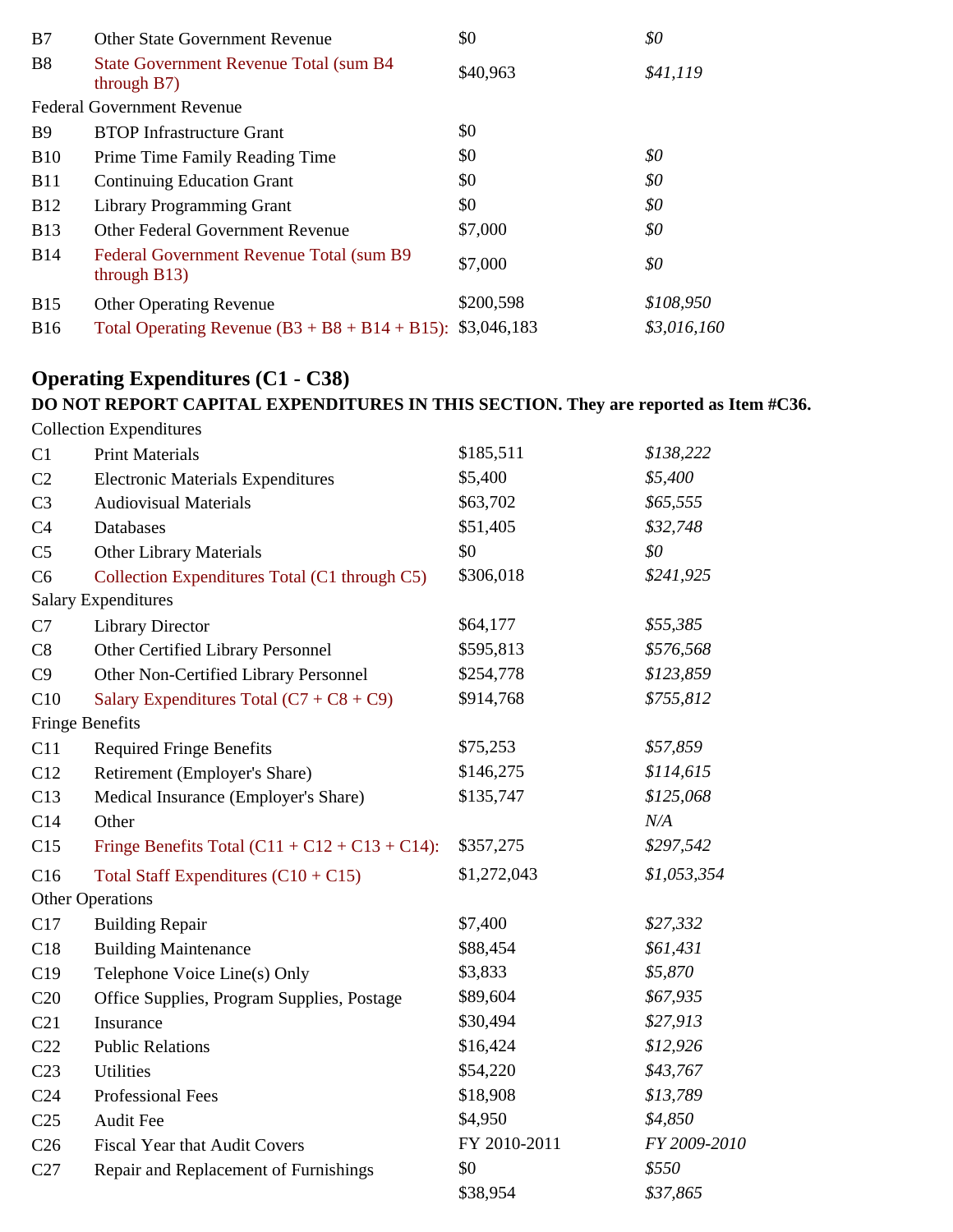| C <sub>28</sub> | Other                                                                                                                      |                                         |                               |
|-----------------|----------------------------------------------------------------------------------------------------------------------------|-----------------------------------------|-------------------------------|
| C <sub>29</sub> | Specify                                                                                                                    | rent and fees and<br>telecommunications | <b>Rent and Fees</b>          |
| C <sub>30</sub> | Other                                                                                                                      | \$49,216                                | \$62,246                      |
| C <sub>31</sub> | Specify                                                                                                                    | circulation and<br>processing           | Circulation and<br>Processing |
| C <sub>32</sub> | <b>Total Other Operating</b><br>Expenditures $(C17 + C18 + C19 + C20 + C21 +$<br>$C22 + C23 + C24 + C25 + C27 + C28 + C30$ | \$402,457                               | \$366,474                     |
| C <sub>33</sub> | Bookmobile/Extended Services                                                                                               | \$11,618                                | \$8,545                       |
| C <sub>34</sub> | <b>Continuing Education</b>                                                                                                | \$10,011                                | \$8,845                       |
| C <sub>35</sub> | <b>Operating Expenditures for Electronic Access</b>                                                                        | \$48,452                                | \$38,271                      |
| C <sub>36</sub> | Total Operating Expenditures $(C6 + C16 + C32 +$<br>$C33 + C34 + C35$ :                                                    | \$2,050,599                             | \$1,717,414                   |

Report major capital expenditures (the acquisition of or additions to fixed assets). Examples include expenditures for (a) site acquisitions; (b) new buildings; (c) additions to or renovation of library buildings; (d) furnishings, equipment, and initial book stock for new buildings, building additions, or building renovations; (e) library automation systems; (f) new vehicles; and (g) other one-time major projects. Include federal, state, local, or other revenue used for major capital expenditures. Only funds that are supported by expenditure documents (e.g., invoices, contracts, payroll records, etc.) at the point of disbursement should be included. Estimated costs are not included. Exclude expenditures for replacement and repair of existing furnishings and equipment, regular purchase of library materials, and investments for capital appreciation. Exclude contributions to endowments, or revenue passed through to another agency (e.g., fines). Funds transferred from one public library to another public library

C37 Capital Outlay Expenditures \$77,289 *\$72,622*

Report all revenue to be used for major capital expenditures, by source of revenue. Include funds received for (a) site acquisition; (b) new buildings; (c) additions to or renovation of library buildings; (d) furnishings, equipment, and initial collections (print, non-print, and electronic) for new buildings, building additions, or building renovations; (e) computer hardware and software used to support library operations, to link to networks, or to run information products; (f) new vehicles; and (g) other one-time major projects. Exclude revenue to be used for replacement and repair of existing furnishings and equipment, regular purchase of library materials, and investments for capital appreciation. Exclude income passed through to another agency (e.g., fines), or funds unspent in the previous fiscal year (e.g., carryover). Funds transferred from one public library to another public library should be reported by only one of the public libraries. Report federal, state, local, and other revenue to be used for

| C38a              | Local - Capital Revenue                   | \$0 | \$0 |
|-------------------|-------------------------------------------|-----|-----|
| C38 <sub>b</sub>  | State - Capital Revenue                   | \$0 | \$0 |
| C38c              | Federal - Capital Revenue                 | \$0 | \$0 |
| C <sub>38</sub> d | Other - Capital Revenue                   | \$0 | \$0 |
| C <sub>38</sub>   | Total Capital Revenue (C38a through C38d) | \$0 | \$0 |

## **Branch Libraries (E1- E18)**

A branch library is an auxiliary unit of an administrative entity which has at least all of the following:

- 1. separate quarters;
- 2. an organized collection of library materials;
- 3. paid staff; and
- 4. regularly scheduled hours for being open to the public.

## **INFORMATION FOR EACH BRANCH:**

Add a new group for each branch in the county.

E1 Branch Library Name Madison County Public *Madison County Public* 

Library, Berea *Library, Berea*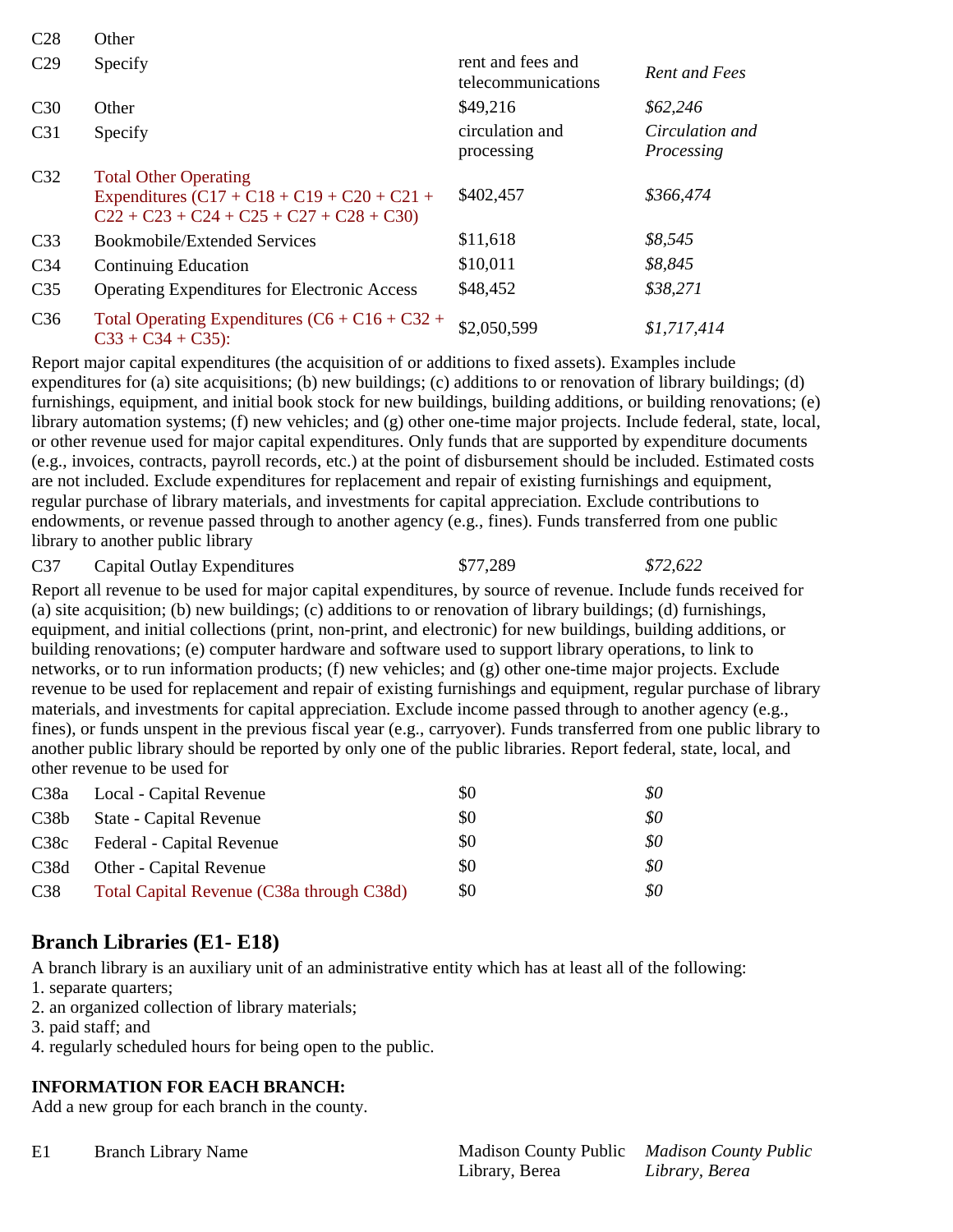| E2                | <b>Street Address</b>                                                                                 | 319 Chestnut Street | 319 Chestnut Street |
|-------------------|-------------------------------------------------------------------------------------------------------|---------------------|---------------------|
| E <sub>3</sub>    | City                                                                                                  | Berea               | <b>Berea</b>        |
| E4                | Zip Code                                                                                              | 40403               | 40403               |
| E <sub>6</sub>    | Phone                                                                                                 | $(859)$ 986-7112    | $(859)$ 986-7112    |
| E7                | Fax                                                                                                   | $(859)$ 986-7208    | $(859)$ 986-7208    |
| E8                | <b>Square Footage</b>                                                                                 | 11,254              | 11,254              |
| E9                | Meeting Room Square Footage                                                                           | 1,229               | 1,229               |
| E10               | Number of Groups Using Meeting Room                                                                   | 155                 | 129                 |
| E11               | Number of Meetings Held                                                                               | 181                 | 153                 |
| E12               | <b>Library Visits</b>                                                                                 | 122,101             | 116,099             |
| E13               | Number of Registered Users                                                                            | 13,221              | 14,604              |
| E14               | Users of Public Internet Computers per Year                                                           | 30,914              | 28,162              |
| E15               | <b>Reference Transactions</b>                                                                         | 3,702               | 4,142               |
| E <sub>16a</sub>  | <b>Sunday Opening Time</b>                                                                            | closed              | closed              |
| E16b              | <b>Sunday Closing Time</b>                                                                            | closed              | closed              |
| E <sub>16c</sub>  | Hours                                                                                                 | $\boldsymbol{0}$    | $\theta$            |
| E16d              | Monday Opening Time                                                                                   | 9:00 AM             | 9:00 AM             |
| E <sub>16e</sub>  | Monday Closing Time                                                                                   | 8:00 PM             | 8:00 PM             |
| E16f              | Hours                                                                                                 | 11.00               | 11                  |
| E16g              | <b>Tuesday Opening Time</b>                                                                           | 9:00 AM             | 9:00 AM             |
| E <sub>16</sub> h | <b>Tuesday Closing Time</b>                                                                           | 8:00 PM             | 8:00 PM             |
| E <sub>16i</sub>  | Hours                                                                                                 | 11.00               | 11                  |
| E16j              | <b>Wednesday Opening Time</b>                                                                         | 9:00 AM             | 9:00 AM             |
| E16k              | <b>Wednesday Closing Time</b>                                                                         | 8:00 PM             | 8:00 PM             |
| E161              | Hours                                                                                                 | 11.00               | 11                  |
| E16m              | Thursday Opening Time                                                                                 | 9:00 AM             | 9:00 AM             |
| E <sub>16n</sub>  | Thursday Closing Time                                                                                 | 8:00 PM             | 8:00 PM             |
| E16 <sub>0</sub>  | Hours                                                                                                 | 11.00               | 11                  |
| E16p              | Friday Opening Time                                                                                   | 9:00 AM             | 9:00 AM             |
| E16q              | Friday Closing Time                                                                                   | 6:00 PM             | 6:00 PM             |
| E16r              | Hours                                                                                                 | 9.00                | 9                   |
| E <sub>16s</sub>  | <b>Saturday Opening Time</b>                                                                          | 9:00 AM             | 9:00 AM             |
| E <sub>16t</sub>  | <b>Saturday Closing Time</b>                                                                          | 6:00 PM             | 6:00 PM             |
| E16u              | Hours                                                                                                 | 9.00                | 9.00                |
| E17.3             | Number of Weeks Branch Library is Open                                                                | 52                  | 52                  |
| E17               | All Branches' Total Hours Open to the Public<br>$(E16c + E16f + E16i + E16l + E16o + E16r +$<br>E16u) | 62.00               | 62                  |
| E17.3a            | Total Number of Weeks Branch Libraries are<br>Open (Sum of all E17.3)                                 | 52.00               | 52                  |
| E18               | Number of Branches                                                                                    | 1                   | $\boldsymbol{l}$    |
| E19               | <b>Total Annual Hours Open</b>                                                                        | 3,224.00            | 3,224.00            |

## **Outreach Vehicles (F1 - F5)**

An outreach vehicle is a vehicle used principally to provide personalized library services to individuals and groups at remote locations. The vehicle does not have an organized collection separate as in the case of a bookmobile. Staff will deliver and pick-up library materials specifically for patrons who are for any reason unable to visit the library in person. An outreach vehicle may also be used for programming at daycare centers, schools, senior centers, etc.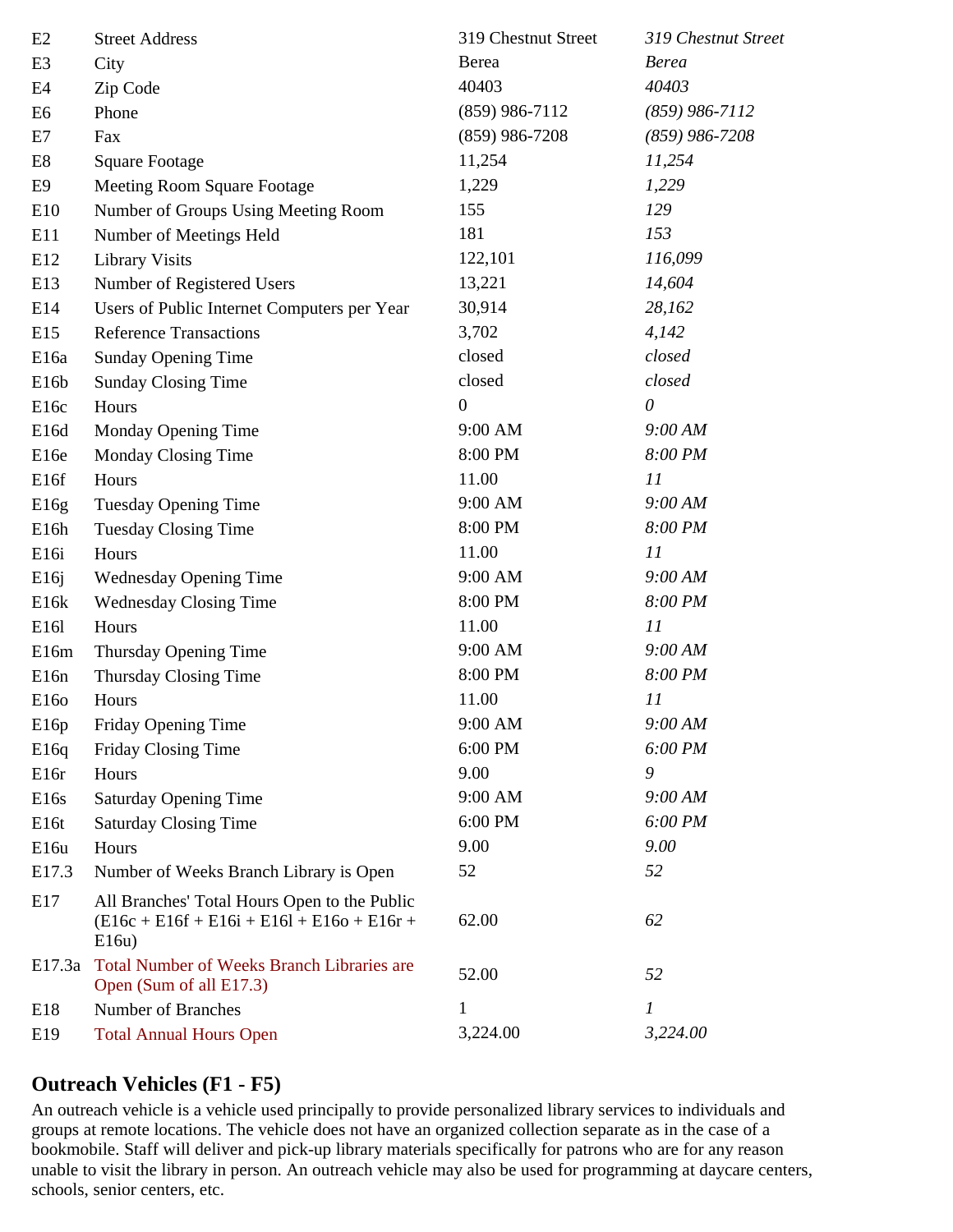- F1 License Number
- F2 Vehicle Year, Make, and Model
- F3 Mileage on Odometer
- F4 Owner of Vehicle
- F5 Number of Stops in an Average Week

#### **Bookmobiles (G1 - G11)**

A bookmobile is a traveling branch library. It consists of at least all of the following:

- 1. a truck or van that carries an organized collection of library materials;
- 2. paid staff; and
- 3. regularly scheduled hours (bookmobile stops) for being open to the public.

#### **INFORMATION FOR EACH BOOKMOBILE:**

Add a new group for each bookmobile in the county.

Bookmobile Hours (G9a-G9g) - Count only the daily hours during which the bookmobile is open to the public. Do not count travel time. Hours on the road per week is reported in item number G9

| G <sub>1</sub>  | License Number                                                                                | ky W6647          | ky W6647          |
|-----------------|-----------------------------------------------------------------------------------------------|-------------------|-------------------|
| G <sub>2</sub>  | Serial Number                                                                                 | WDOPF145785246414 | WDOPF145785246414 |
| G <sub>3</sub>  | Vehicle Year, Make, and Model                                                                 | 2008              | 2008              |
| G <sub>4</sub>  | Owner of Vehicle                                                                              | state             | By state          |
| G <sub>5</sub>  | Bookmobile Visits (number of persons entering<br>the bookmobile)                              | 9,310             | 8,653             |
| G <sub>6</sub>  | Number of Registered Users                                                                    | 2,062             | 1,803             |
| G7              | Users of Public Internet Computers per Year                                                   | 115               | 72                |
| G8              | <b>Reference Transactions</b>                                                                 | 1,560             | 2,021             |
| G9              | Hours on the Road Per Week (but not in service)                                               | $\overline{4}$    |                   |
| G <sub>9a</sub> | Sunday - Daily Hours Open to the Public                                                       | $\mathbf{0}$      | $\theta$          |
| G9b             | Monday - Daily Hours Open to the Public                                                       | 8.25              | 5                 |
| G9c             | Tuesday - Daily Hours Open to the Public                                                      | 8.25              | 6                 |
| G9d             | Wednesday - Daily Hours Open to the Public                                                    | 8                 | 6                 |
| G9e             | Thursday - Daily Hours Open to the Public                                                     | 5.75              | 6                 |
| G9f             | Friday - Daily Hours Open to the Public                                                       | $\boldsymbol{0}$  | 0                 |
| G9g             | Saturday - Daily Hours Open to the Public                                                     | $\boldsymbol{0}$  | $\theta$          |
| (G9.1)          | Metro Status Code (hidden)                                                                    | N/A               | N/A               |
| (G9.2)          | Outlet Type Code (hidden)                                                                     | N/A               | N/A               |
| G9.3            | Number of Weeks Bookmobile is Open                                                            | 50                | 49                |
| G9.3a           | Total Number of Weeks Bookmobiles are Open<br>(Sum of all G9.3)                               | 50.00             | 49                |
| G10             | Total Hours for Bookmobiles in an Average Week<br>$(G9a + G9b + G9c + G9d + G9e + G9f + G9g)$ | 30.25             | 22.00             |
| G11             | Number of Bookmobiles                                                                         | $\mathbf{1}$      | 1                 |

#### **Main Library (H1 - H18)**

This is one type of single outlet library or the library which is the operational center of a multiple outlet library. Usually all processing is centralized here and the principal collections are housed here.

| H1             | Library Name          | Madison County Public Madison County Public<br>Library | Library              |
|----------------|-----------------------|--------------------------------------------------------|----------------------|
| H <sub>2</sub> | <b>Street Address</b> | 507 West Main Street                                   | 507 West Main Street |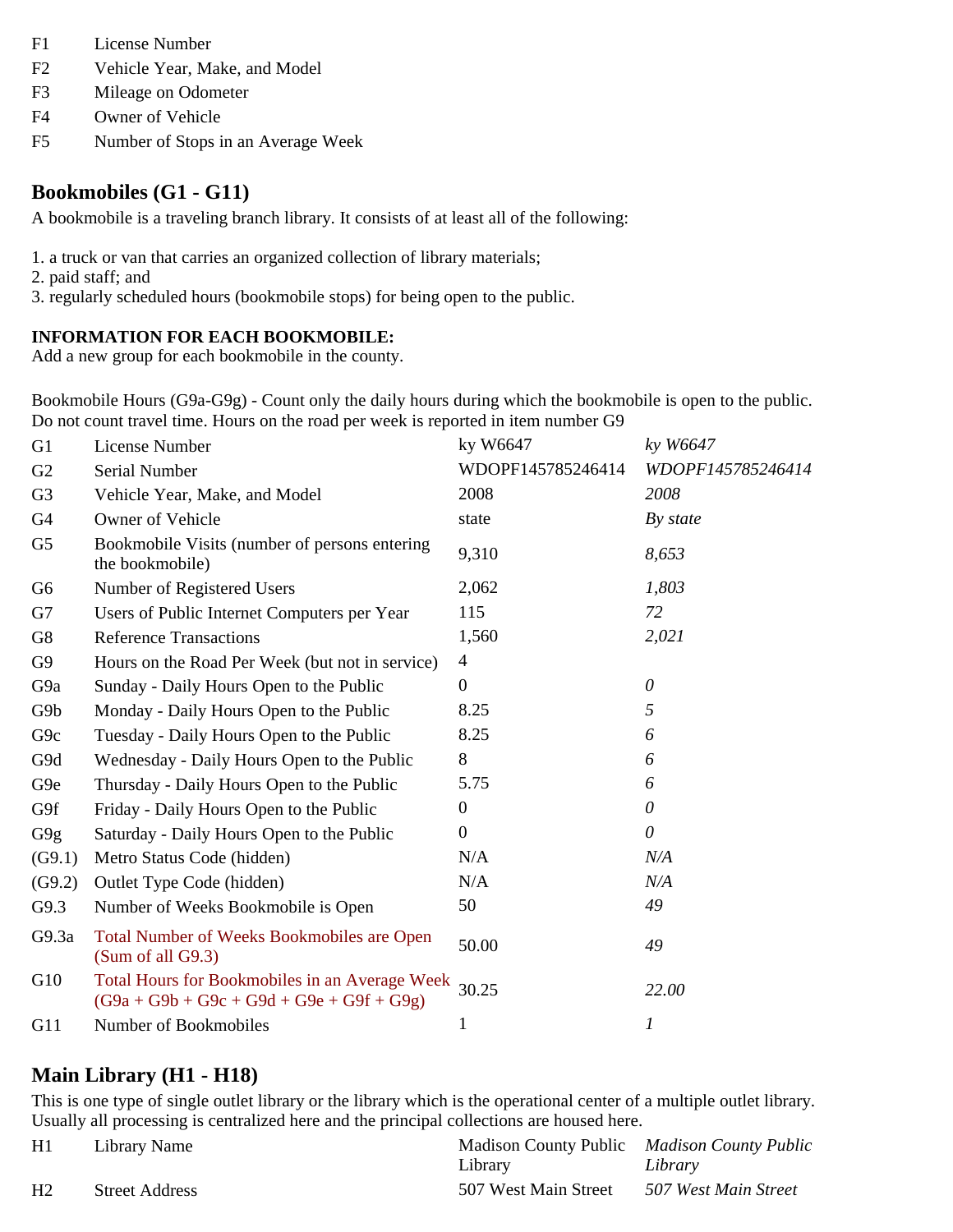| 40475<br>40475<br>Zip Code<br>H <sub>4</sub><br>8596236704<br>8596236704<br>H <sub>6</sub><br>Phone<br>8596232032<br>8596232032<br>H7<br>Fax<br>18,236<br>18,236<br>H8<br><b>Square Footage</b><br>1,489<br>1,489<br>H <sub>9</sub><br><b>Meeting Room Square Footage</b><br>272<br>245<br>Number of Groups Using Meeting Room<br>H10<br>357<br>305<br>Number of Meetings Held<br>H11<br>213,229<br>192,386<br>H12<br><b>Library Visits</b><br>25,334<br>25,121<br>H13<br>Number of Registered Users<br>47,006<br>55,128<br>Users of Public Internet Computers per Year<br>H <sub>14</sub><br>4,498<br>4,082<br>H15<br><b>Reference Transactions</b><br>Hours Open to the Public<br>closed<br>closed<br>H16a<br><b>Sunday Opening Time</b><br>closed<br>closed<br>H16b<br><b>Sunday Closing Time</b><br>0.00<br>$\theta$<br>H <sub>16c</sub><br>Hours<br>9:00 AM<br>9:00 AM<br>H16d<br>Monday Opening Time<br>8:00 PM<br>8:00 PM<br>Monday Closing Time<br>H <sub>16e</sub><br>11.00<br>11<br>H <sub>16f</sub><br>Hours<br>9:00 AM<br>9:00 AM<br>H <sub>16g</sub><br><b>Tuesday Opening Time</b><br>8:00 PM<br>8:00 PM<br>H <sub>16h</sub><br><b>Tuesday Closing Time</b><br>11.00<br>11<br>H <sub>16i</sub><br>Hours<br>9:00 AM<br>9:00 AM<br>H16j<br><b>Wednesday Opening Time</b><br>8:00 PM<br>8:00 PM<br>H <sub>16</sub> k<br><b>Wednesday Closing Time</b><br>11.00<br>11<br>H161<br>Hours<br>9:00 AM<br>9:00 AM<br>H <sub>16m</sub><br>Thursday Opening Time<br>8:00 PM<br>8:00 PM<br>Thursday Closing Time<br>H <sub>16n</sub><br>11.00<br>11<br>H160<br>Hours<br>9:00 AM<br>9:00 AM<br>H16p<br>Friday Opening Time<br>6:00 PM<br>6:00 PM<br>H16q<br>Friday Closing Time<br>9.00<br>9<br>H <sub>16r</sub><br>Hours<br>9:00 AM<br>9:00 AM<br><b>Saturday Opening Time</b><br>H <sub>16s</sub><br>6:00 PM<br>6:00 PM<br>H <sub>16t</sub><br><b>Saturday Closing Time</b><br>9.00<br>9<br>H <sub>16u</sub><br>Hours<br>Total Hours Open to the Public $(H16c + H16f +$<br>H17<br>62.00<br>62<br>$H1i + H16l + H16o + H16r + H16u$<br>52<br>52<br>Number of Weeks Main Library is Open<br>H <sub>18</sub><br>Facility Info (I1 - I32)<br><b>Square Footage</b><br>18,236<br>18,236<br>I <sub>1</sub><br>Main Library (from H8)<br>11,254<br>11,254<br>Branch Libraries (sum of E8 branch data)<br>I2<br>29,490<br>29,490<br>Total $(11 + 12)$<br>I3<br><b>Meeting Room Square Footage</b><br>1,489<br>1,489<br>Main Library (from H9)<br>I4<br>1,229<br>1,229<br>Branch Libraries (sum of E9 branch data)<br>I <sub>5</sub><br>2,718<br>2,718<br>I <sub>6</sub><br>Total $(I4 + I5)$<br>No. of Groups Using Meeting Room | H <sub>3</sub> | City | Richmond | Richmond |
|------------------------------------------------------------------------------------------------------------------------------------------------------------------------------------------------------------------------------------------------------------------------------------------------------------------------------------------------------------------------------------------------------------------------------------------------------------------------------------------------------------------------------------------------------------------------------------------------------------------------------------------------------------------------------------------------------------------------------------------------------------------------------------------------------------------------------------------------------------------------------------------------------------------------------------------------------------------------------------------------------------------------------------------------------------------------------------------------------------------------------------------------------------------------------------------------------------------------------------------------------------------------------------------------------------------------------------------------------------------------------------------------------------------------------------------------------------------------------------------------------------------------------------------------------------------------------------------------------------------------------------------------------------------------------------------------------------------------------------------------------------------------------------------------------------------------------------------------------------------------------------------------------------------------------------------------------------------------------------------------------------------------------------------------------------------------------------------------------------------------------------------------------------------------------------------------------------------------------------------------------------------------------------------------------------------------------------------------------------------------------------------------------------------------------------------------------------------------------------------------------------------------------------------------------------------------------------------------------------------------------|----------------|------|----------|----------|
|                                                                                                                                                                                                                                                                                                                                                                                                                                                                                                                                                                                                                                                                                                                                                                                                                                                                                                                                                                                                                                                                                                                                                                                                                                                                                                                                                                                                                                                                                                                                                                                                                                                                                                                                                                                                                                                                                                                                                                                                                                                                                                                                                                                                                                                                                                                                                                                                                                                                                                                                                                                                                              |                |      |          |          |
|                                                                                                                                                                                                                                                                                                                                                                                                                                                                                                                                                                                                                                                                                                                                                                                                                                                                                                                                                                                                                                                                                                                                                                                                                                                                                                                                                                                                                                                                                                                                                                                                                                                                                                                                                                                                                                                                                                                                                                                                                                                                                                                                                                                                                                                                                                                                                                                                                                                                                                                                                                                                                              |                |      |          |          |
|                                                                                                                                                                                                                                                                                                                                                                                                                                                                                                                                                                                                                                                                                                                                                                                                                                                                                                                                                                                                                                                                                                                                                                                                                                                                                                                                                                                                                                                                                                                                                                                                                                                                                                                                                                                                                                                                                                                                                                                                                                                                                                                                                                                                                                                                                                                                                                                                                                                                                                                                                                                                                              |                |      |          |          |
|                                                                                                                                                                                                                                                                                                                                                                                                                                                                                                                                                                                                                                                                                                                                                                                                                                                                                                                                                                                                                                                                                                                                                                                                                                                                                                                                                                                                                                                                                                                                                                                                                                                                                                                                                                                                                                                                                                                                                                                                                                                                                                                                                                                                                                                                                                                                                                                                                                                                                                                                                                                                                              |                |      |          |          |
|                                                                                                                                                                                                                                                                                                                                                                                                                                                                                                                                                                                                                                                                                                                                                                                                                                                                                                                                                                                                                                                                                                                                                                                                                                                                                                                                                                                                                                                                                                                                                                                                                                                                                                                                                                                                                                                                                                                                                                                                                                                                                                                                                                                                                                                                                                                                                                                                                                                                                                                                                                                                                              |                |      |          |          |
|                                                                                                                                                                                                                                                                                                                                                                                                                                                                                                                                                                                                                                                                                                                                                                                                                                                                                                                                                                                                                                                                                                                                                                                                                                                                                                                                                                                                                                                                                                                                                                                                                                                                                                                                                                                                                                                                                                                                                                                                                                                                                                                                                                                                                                                                                                                                                                                                                                                                                                                                                                                                                              |                |      |          |          |
|                                                                                                                                                                                                                                                                                                                                                                                                                                                                                                                                                                                                                                                                                                                                                                                                                                                                                                                                                                                                                                                                                                                                                                                                                                                                                                                                                                                                                                                                                                                                                                                                                                                                                                                                                                                                                                                                                                                                                                                                                                                                                                                                                                                                                                                                                                                                                                                                                                                                                                                                                                                                                              |                |      |          |          |
|                                                                                                                                                                                                                                                                                                                                                                                                                                                                                                                                                                                                                                                                                                                                                                                                                                                                                                                                                                                                                                                                                                                                                                                                                                                                                                                                                                                                                                                                                                                                                                                                                                                                                                                                                                                                                                                                                                                                                                                                                                                                                                                                                                                                                                                                                                                                                                                                                                                                                                                                                                                                                              |                |      |          |          |
|                                                                                                                                                                                                                                                                                                                                                                                                                                                                                                                                                                                                                                                                                                                                                                                                                                                                                                                                                                                                                                                                                                                                                                                                                                                                                                                                                                                                                                                                                                                                                                                                                                                                                                                                                                                                                                                                                                                                                                                                                                                                                                                                                                                                                                                                                                                                                                                                                                                                                                                                                                                                                              |                |      |          |          |
|                                                                                                                                                                                                                                                                                                                                                                                                                                                                                                                                                                                                                                                                                                                                                                                                                                                                                                                                                                                                                                                                                                                                                                                                                                                                                                                                                                                                                                                                                                                                                                                                                                                                                                                                                                                                                                                                                                                                                                                                                                                                                                                                                                                                                                                                                                                                                                                                                                                                                                                                                                                                                              |                |      |          |          |
|                                                                                                                                                                                                                                                                                                                                                                                                                                                                                                                                                                                                                                                                                                                                                                                                                                                                                                                                                                                                                                                                                                                                                                                                                                                                                                                                                                                                                                                                                                                                                                                                                                                                                                                                                                                                                                                                                                                                                                                                                                                                                                                                                                                                                                                                                                                                                                                                                                                                                                                                                                                                                              |                |      |          |          |
|                                                                                                                                                                                                                                                                                                                                                                                                                                                                                                                                                                                                                                                                                                                                                                                                                                                                                                                                                                                                                                                                                                                                                                                                                                                                                                                                                                                                                                                                                                                                                                                                                                                                                                                                                                                                                                                                                                                                                                                                                                                                                                                                                                                                                                                                                                                                                                                                                                                                                                                                                                                                                              |                |      |          |          |
|                                                                                                                                                                                                                                                                                                                                                                                                                                                                                                                                                                                                                                                                                                                                                                                                                                                                                                                                                                                                                                                                                                                                                                                                                                                                                                                                                                                                                                                                                                                                                                                                                                                                                                                                                                                                                                                                                                                                                                                                                                                                                                                                                                                                                                                                                                                                                                                                                                                                                                                                                                                                                              |                |      |          |          |
|                                                                                                                                                                                                                                                                                                                                                                                                                                                                                                                                                                                                                                                                                                                                                                                                                                                                                                                                                                                                                                                                                                                                                                                                                                                                                                                                                                                                                                                                                                                                                                                                                                                                                                                                                                                                                                                                                                                                                                                                                                                                                                                                                                                                                                                                                                                                                                                                                                                                                                                                                                                                                              |                |      |          |          |
|                                                                                                                                                                                                                                                                                                                                                                                                                                                                                                                                                                                                                                                                                                                                                                                                                                                                                                                                                                                                                                                                                                                                                                                                                                                                                                                                                                                                                                                                                                                                                                                                                                                                                                                                                                                                                                                                                                                                                                                                                                                                                                                                                                                                                                                                                                                                                                                                                                                                                                                                                                                                                              |                |      |          |          |
|                                                                                                                                                                                                                                                                                                                                                                                                                                                                                                                                                                                                                                                                                                                                                                                                                                                                                                                                                                                                                                                                                                                                                                                                                                                                                                                                                                                                                                                                                                                                                                                                                                                                                                                                                                                                                                                                                                                                                                                                                                                                                                                                                                                                                                                                                                                                                                                                                                                                                                                                                                                                                              |                |      |          |          |
|                                                                                                                                                                                                                                                                                                                                                                                                                                                                                                                                                                                                                                                                                                                                                                                                                                                                                                                                                                                                                                                                                                                                                                                                                                                                                                                                                                                                                                                                                                                                                                                                                                                                                                                                                                                                                                                                                                                                                                                                                                                                                                                                                                                                                                                                                                                                                                                                                                                                                                                                                                                                                              |                |      |          |          |
|                                                                                                                                                                                                                                                                                                                                                                                                                                                                                                                                                                                                                                                                                                                                                                                                                                                                                                                                                                                                                                                                                                                                                                                                                                                                                                                                                                                                                                                                                                                                                                                                                                                                                                                                                                                                                                                                                                                                                                                                                                                                                                                                                                                                                                                                                                                                                                                                                                                                                                                                                                                                                              |                |      |          |          |
|                                                                                                                                                                                                                                                                                                                                                                                                                                                                                                                                                                                                                                                                                                                                                                                                                                                                                                                                                                                                                                                                                                                                                                                                                                                                                                                                                                                                                                                                                                                                                                                                                                                                                                                                                                                                                                                                                                                                                                                                                                                                                                                                                                                                                                                                                                                                                                                                                                                                                                                                                                                                                              |                |      |          |          |
|                                                                                                                                                                                                                                                                                                                                                                                                                                                                                                                                                                                                                                                                                                                                                                                                                                                                                                                                                                                                                                                                                                                                                                                                                                                                                                                                                                                                                                                                                                                                                                                                                                                                                                                                                                                                                                                                                                                                                                                                                                                                                                                                                                                                                                                                                                                                                                                                                                                                                                                                                                                                                              |                |      |          |          |
|                                                                                                                                                                                                                                                                                                                                                                                                                                                                                                                                                                                                                                                                                                                                                                                                                                                                                                                                                                                                                                                                                                                                                                                                                                                                                                                                                                                                                                                                                                                                                                                                                                                                                                                                                                                                                                                                                                                                                                                                                                                                                                                                                                                                                                                                                                                                                                                                                                                                                                                                                                                                                              |                |      |          |          |
|                                                                                                                                                                                                                                                                                                                                                                                                                                                                                                                                                                                                                                                                                                                                                                                                                                                                                                                                                                                                                                                                                                                                                                                                                                                                                                                                                                                                                                                                                                                                                                                                                                                                                                                                                                                                                                                                                                                                                                                                                                                                                                                                                                                                                                                                                                                                                                                                                                                                                                                                                                                                                              |                |      |          |          |
|                                                                                                                                                                                                                                                                                                                                                                                                                                                                                                                                                                                                                                                                                                                                                                                                                                                                                                                                                                                                                                                                                                                                                                                                                                                                                                                                                                                                                                                                                                                                                                                                                                                                                                                                                                                                                                                                                                                                                                                                                                                                                                                                                                                                                                                                                                                                                                                                                                                                                                                                                                                                                              |                |      |          |          |
|                                                                                                                                                                                                                                                                                                                                                                                                                                                                                                                                                                                                                                                                                                                                                                                                                                                                                                                                                                                                                                                                                                                                                                                                                                                                                                                                                                                                                                                                                                                                                                                                                                                                                                                                                                                                                                                                                                                                                                                                                                                                                                                                                                                                                                                                                                                                                                                                                                                                                                                                                                                                                              |                |      |          |          |
|                                                                                                                                                                                                                                                                                                                                                                                                                                                                                                                                                                                                                                                                                                                                                                                                                                                                                                                                                                                                                                                                                                                                                                                                                                                                                                                                                                                                                                                                                                                                                                                                                                                                                                                                                                                                                                                                                                                                                                                                                                                                                                                                                                                                                                                                                                                                                                                                                                                                                                                                                                                                                              |                |      |          |          |
|                                                                                                                                                                                                                                                                                                                                                                                                                                                                                                                                                                                                                                                                                                                                                                                                                                                                                                                                                                                                                                                                                                                                                                                                                                                                                                                                                                                                                                                                                                                                                                                                                                                                                                                                                                                                                                                                                                                                                                                                                                                                                                                                                                                                                                                                                                                                                                                                                                                                                                                                                                                                                              |                |      |          |          |
|                                                                                                                                                                                                                                                                                                                                                                                                                                                                                                                                                                                                                                                                                                                                                                                                                                                                                                                                                                                                                                                                                                                                                                                                                                                                                                                                                                                                                                                                                                                                                                                                                                                                                                                                                                                                                                                                                                                                                                                                                                                                                                                                                                                                                                                                                                                                                                                                                                                                                                                                                                                                                              |                |      |          |          |
|                                                                                                                                                                                                                                                                                                                                                                                                                                                                                                                                                                                                                                                                                                                                                                                                                                                                                                                                                                                                                                                                                                                                                                                                                                                                                                                                                                                                                                                                                                                                                                                                                                                                                                                                                                                                                                                                                                                                                                                                                                                                                                                                                                                                                                                                                                                                                                                                                                                                                                                                                                                                                              |                |      |          |          |
|                                                                                                                                                                                                                                                                                                                                                                                                                                                                                                                                                                                                                                                                                                                                                                                                                                                                                                                                                                                                                                                                                                                                                                                                                                                                                                                                                                                                                                                                                                                                                                                                                                                                                                                                                                                                                                                                                                                                                                                                                                                                                                                                                                                                                                                                                                                                                                                                                                                                                                                                                                                                                              |                |      |          |          |
|                                                                                                                                                                                                                                                                                                                                                                                                                                                                                                                                                                                                                                                                                                                                                                                                                                                                                                                                                                                                                                                                                                                                                                                                                                                                                                                                                                                                                                                                                                                                                                                                                                                                                                                                                                                                                                                                                                                                                                                                                                                                                                                                                                                                                                                                                                                                                                                                                                                                                                                                                                                                                              |                |      |          |          |
|                                                                                                                                                                                                                                                                                                                                                                                                                                                                                                                                                                                                                                                                                                                                                                                                                                                                                                                                                                                                                                                                                                                                                                                                                                                                                                                                                                                                                                                                                                                                                                                                                                                                                                                                                                                                                                                                                                                                                                                                                                                                                                                                                                                                                                                                                                                                                                                                                                                                                                                                                                                                                              |                |      |          |          |
|                                                                                                                                                                                                                                                                                                                                                                                                                                                                                                                                                                                                                                                                                                                                                                                                                                                                                                                                                                                                                                                                                                                                                                                                                                                                                                                                                                                                                                                                                                                                                                                                                                                                                                                                                                                                                                                                                                                                                                                                                                                                                                                                                                                                                                                                                                                                                                                                                                                                                                                                                                                                                              |                |      |          |          |
|                                                                                                                                                                                                                                                                                                                                                                                                                                                                                                                                                                                                                                                                                                                                                                                                                                                                                                                                                                                                                                                                                                                                                                                                                                                                                                                                                                                                                                                                                                                                                                                                                                                                                                                                                                                                                                                                                                                                                                                                                                                                                                                                                                                                                                                                                                                                                                                                                                                                                                                                                                                                                              |                |      |          |          |
|                                                                                                                                                                                                                                                                                                                                                                                                                                                                                                                                                                                                                                                                                                                                                                                                                                                                                                                                                                                                                                                                                                                                                                                                                                                                                                                                                                                                                                                                                                                                                                                                                                                                                                                                                                                                                                                                                                                                                                                                                                                                                                                                                                                                                                                                                                                                                                                                                                                                                                                                                                                                                              |                |      |          |          |
|                                                                                                                                                                                                                                                                                                                                                                                                                                                                                                                                                                                                                                                                                                                                                                                                                                                                                                                                                                                                                                                                                                                                                                                                                                                                                                                                                                                                                                                                                                                                                                                                                                                                                                                                                                                                                                                                                                                                                                                                                                                                                                                                                                                                                                                                                                                                                                                                                                                                                                                                                                                                                              |                |      |          |          |
|                                                                                                                                                                                                                                                                                                                                                                                                                                                                                                                                                                                                                                                                                                                                                                                                                                                                                                                                                                                                                                                                                                                                                                                                                                                                                                                                                                                                                                                                                                                                                                                                                                                                                                                                                                                                                                                                                                                                                                                                                                                                                                                                                                                                                                                                                                                                                                                                                                                                                                                                                                                                                              |                |      |          |          |
|                                                                                                                                                                                                                                                                                                                                                                                                                                                                                                                                                                                                                                                                                                                                                                                                                                                                                                                                                                                                                                                                                                                                                                                                                                                                                                                                                                                                                                                                                                                                                                                                                                                                                                                                                                                                                                                                                                                                                                                                                                                                                                                                                                                                                                                                                                                                                                                                                                                                                                                                                                                                                              |                |      |          |          |
|                                                                                                                                                                                                                                                                                                                                                                                                                                                                                                                                                                                                                                                                                                                                                                                                                                                                                                                                                                                                                                                                                                                                                                                                                                                                                                                                                                                                                                                                                                                                                                                                                                                                                                                                                                                                                                                                                                                                                                                                                                                                                                                                                                                                                                                                                                                                                                                                                                                                                                                                                                                                                              |                |      |          |          |
|                                                                                                                                                                                                                                                                                                                                                                                                                                                                                                                                                                                                                                                                                                                                                                                                                                                                                                                                                                                                                                                                                                                                                                                                                                                                                                                                                                                                                                                                                                                                                                                                                                                                                                                                                                                                                                                                                                                                                                                                                                                                                                                                                                                                                                                                                                                                                                                                                                                                                                                                                                                                                              |                |      |          |          |
|                                                                                                                                                                                                                                                                                                                                                                                                                                                                                                                                                                                                                                                                                                                                                                                                                                                                                                                                                                                                                                                                                                                                                                                                                                                                                                                                                                                                                                                                                                                                                                                                                                                                                                                                                                                                                                                                                                                                                                                                                                                                                                                                                                                                                                                                                                                                                                                                                                                                                                                                                                                                                              |                |      |          |          |
|                                                                                                                                                                                                                                                                                                                                                                                                                                                                                                                                                                                                                                                                                                                                                                                                                                                                                                                                                                                                                                                                                                                                                                                                                                                                                                                                                                                                                                                                                                                                                                                                                                                                                                                                                                                                                                                                                                                                                                                                                                                                                                                                                                                                                                                                                                                                                                                                                                                                                                                                                                                                                              |                |      |          |          |
|                                                                                                                                                                                                                                                                                                                                                                                                                                                                                                                                                                                                                                                                                                                                                                                                                                                                                                                                                                                                                                                                                                                                                                                                                                                                                                                                                                                                                                                                                                                                                                                                                                                                                                                                                                                                                                                                                                                                                                                                                                                                                                                                                                                                                                                                                                                                                                                                                                                                                                                                                                                                                              |                |      |          |          |
|                                                                                                                                                                                                                                                                                                                                                                                                                                                                                                                                                                                                                                                                                                                                                                                                                                                                                                                                                                                                                                                                                                                                                                                                                                                                                                                                                                                                                                                                                                                                                                                                                                                                                                                                                                                                                                                                                                                                                                                                                                                                                                                                                                                                                                                                                                                                                                                                                                                                                                                                                                                                                              |                |      |          |          |
|                                                                                                                                                                                                                                                                                                                                                                                                                                                                                                                                                                                                                                                                                                                                                                                                                                                                                                                                                                                                                                                                                                                                                                                                                                                                                                                                                                                                                                                                                                                                                                                                                                                                                                                                                                                                                                                                                                                                                                                                                                                                                                                                                                                                                                                                                                                                                                                                                                                                                                                                                                                                                              |                |      |          |          |
|                                                                                                                                                                                                                                                                                                                                                                                                                                                                                                                                                                                                                                                                                                                                                                                                                                                                                                                                                                                                                                                                                                                                                                                                                                                                                                                                                                                                                                                                                                                                                                                                                                                                                                                                                                                                                                                                                                                                                                                                                                                                                                                                                                                                                                                                                                                                                                                                                                                                                                                                                                                                                              |                |      |          |          |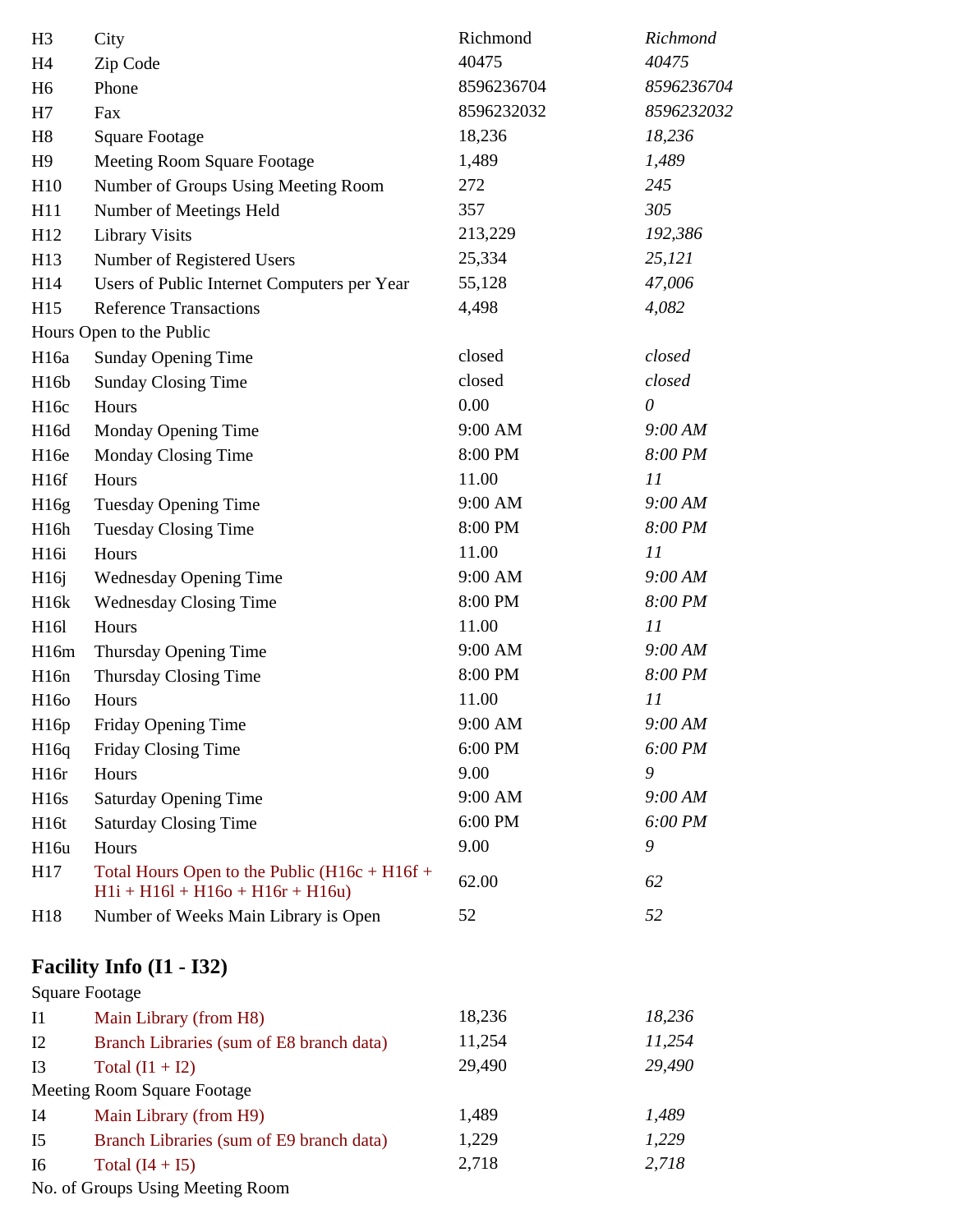| I7                    | Main Library (from H10)                               | 272      | 245      |
|-----------------------|-------------------------------------------------------|----------|----------|
| 18                    | Branch Libraries (sum of E10 branch data)             | 155      | 129      |
| I <sub>9</sub>        | Total $(17 + 18)$                                     | 427      | 374      |
|                       | Number of Meetings Held                               |          |          |
| <b>I10</b>            | Main Library (from H11)                               | 357      | 305      |
| I11                   | Branch Libraries (sum of E11 branch data)             | 181      | 153      |
| I12                   | Total $(I10 + I11)$                                   | 538      | 458      |
| <b>Library Visits</b> |                                                       |          |          |
| I13                   | Main Library (from H12)                               | 213,229  | 192,386  |
| I14                   | Branch Libraries (sum of E12 branch data)             | 122,101  | 116,099  |
| 115                   | Bookmobiles (sum of G5 branch data)                   | 9,310    | 8,653    |
| I16                   | Total $(113 + 114 + 115)$                             | 344,640  | 317,138  |
|                       | Number of Registered Users                            |          |          |
| I17                   | Main Library (from H13)                               | 25,334   | 25,121   |
| <b>I18</b>            | Branch Libraries (sum of E13 branch data)             | 13,221   | 14,604   |
| I19                   | Bookmobiles (sum of G6 branch data)                   | 2,062    | 1,803    |
| I20                   | Total $(117 + 118 + 119)$                             | 40,617   | 41,528   |
|                       | Users of Public Internet Computers per Year           |          |          |
| I21                   | Main Library (from H14)                               | 55,128   | 47,006   |
| I22                   | Branch Libraries (sum of E14 branch data)             | 30,914   | 28,162   |
| I23                   | Bookmobiles (sum of G7 branch data)                   | 115      | 72       |
| I24                   | Total $(I21 + I22 + I23)$                             | 86,157   | 75,240   |
|                       | <b>Reference Transactions</b>                         |          |          |
| I25                   | Main Library (from H15)                               | 4,498    | 4,082    |
| I26                   | Branch Libraries (sum of E15 branch data)             | 3,702    | 4,142    |
| I27                   | Bookmobiles (sum of G8 branch data)                   | 1,560    | 2,021    |
| <b>I28</b>            | Total $(125 + 126 + 127)$                             | 9,760    | 10,245   |
|                       | Public Service Hours per Year                         |          |          |
| I <sub>29</sub>       | Main Library (H17 * H18)                              | 3,224.00 | 3,224.00 |
| <b>I30</b>            | Branch Libraries (sum of E17 branch data *<br>E17.3a) | 3,224.00 | 3,224.00 |
| <b>I31</b>            | Bookmobiles (sum of G10 bookmobile data *<br>G9.3a)   | 1,512.50 | 1,078.00 |
| I32                   | Total ( $I29 + I30 + I31$ )                           | 7,960.50 | 7,526.00 |

#### **Library Staff (J1- J09)**

Report figures as of the last day of the fiscal year. Include all positions funded in the library's budget whether those positions are filled or not. To ensure comparable data, 40 hours per week has been set as the measure of full-time employment (FTE). For example, 60 hours per week of part-time work by employees in a staff category divided by the 40-hour measure equals 1.50 FTEs.

Librarians are defined as persons with the title of librarian who do paid work that usually requires professional training and skill in the theoretical or scientific aspects of library work, or both, as distinct from its mechanical or clerical aspect.

| <b>J1</b> | Number of Librarians with an ALA Accredited<br>Master's Degree in Library Science           | 3.00 |
|-----------|---------------------------------------------------------------------------------------------|------|
| J2        | Number of Librarians with Non ALA Accredited $\alpha$<br>Master's Degree in Library Science | 0.00 |
| J3        | Number of Librarians with a Master's Degree<br>NOT in Library Science                       | 1 OO |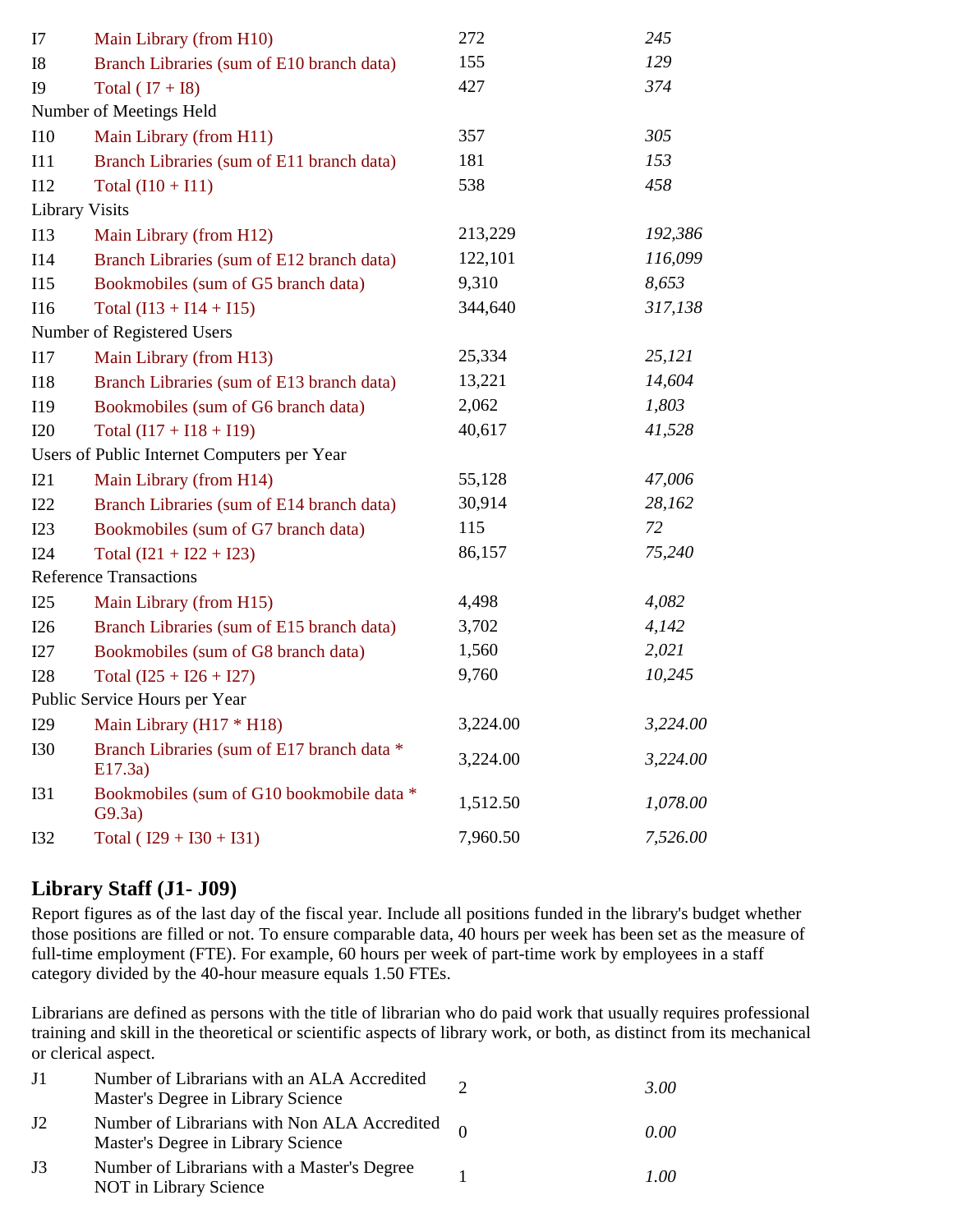| J4                                                                                                       | Number of Librarians with a Bachelor's Degree in<br><b>Library Science</b> |                | 0.00        |
|----------------------------------------------------------------------------------------------------------|----------------------------------------------------------------------------|----------------|-------------|
| J <sub>5</sub>                                                                                           | Number of Librarians with a Bachelor's Degree<br>NOT in Library Science    | $\overline{2}$ | <i>2.00</i> |
| J6                                                                                                       | Number of Librarians with Less Than a Bachelor's $\sigma$<br>Degree        |                | <i>2.00</i> |
| J7                                                                                                       | Total Librarians $(J1 + J2 + J3 + J4 + J5 + J6)$ :                         | 7.00           | 8.00        |
| J8                                                                                                       | All Other Paid Staff                                                       | 21.5           | 20.3        |
| <b>J9</b>                                                                                                | Total Paid Employees $(J7 + J8)$ :                                         | 28.50          | 28.3        |
| <b>Library Collection (K1 -K17)</b><br>$\mathbf{D}$ $\mathbf{1}$ $\mathbf{C}$ $\mathbf{11}$ $\mathbf{C}$ |                                                                            |                |             |

|                | <b>BOOK COLLECTION</b>           |         |        |
|----------------|----------------------------------|---------|--------|
| K1             | <b>Adult Fiction</b>             | 29,853  | 28,468 |
| K2             | <b>Adult Nonfiction</b>          | 33,656  | 29,807 |
| K <sub>3</sub> | Juvenile Fiction                 | 24,767  | 23,382 |
| K <sub>4</sub> | Juvenile Nonfiction              | 15,127  | 13,363 |
| K <sub>5</sub> | Total $(K1 + K2 + K3 + K4)$      | 103,403 | 95,020 |
|                | Digital or Audiovisual Materials |         |        |
| K6             | Electronic Books (E-Books)       | 46,065  | 0      |

Report the number of **licensed** databases (including locally mounted or remote, full-text or not) for which temporary or permanent access rights have **been acquired through payment by the library, or by formal agreement with the State Library or a cooperative agreement within the state or region.** A database is a collection of electronically stored data or unit records (facts, bibliographic data, abstracts, texts) with a common user interface and software for the retrieval and manipulation of the data. Note: The data or records are usually collected with a particular intent and relate to a defined topic. A database may be issued on CD-ROM, diskette, or other direct access method, or as a computer file accessed via dial-up methods or via the Internet. Subscriptions to individual electronic serial titles are reported under **Current Electronic Serial Subscriptions, K8.** Each database is counted individually even if access to several databases is supported through the same vendor interface.

Licensed Databases

A database is a collection of electronically stored data or unit records (facts, bibliographic data, abstracts, texts) with a common user interface and software for the retrieval and manipulation of the data. Note: The data or records are usually collected with a particular intent and relate to a defined topic. A database may be issued on CD-ROM, diskette, or other direct access method, or as a computer file accessed via dial-up methods or via the Internet. Each database is counted individually even if access to several databases is supported through the same vendor interface.

| K7a             | Local/Other Cooperative Agreements                                           | 14       | 19     |
|-----------------|------------------------------------------------------------------------------|----------|--------|
| K7b             | State (State Government or State Library) **<br>Include 30 KYVL databases ** | 30       | 30     |
| K7              | Total Licensed Databases (K7a+K7b)                                           | 44       | 50     |
| K9              | Audio - Physical Units                                                       | 11,391   | 10,837 |
| K10             | Audio - Downloadable Titles                                                  | 8,239    | 0      |
| K13             | Video - Physical Units                                                       | 15,366   | 12,787 |
| K14             | Video - Downloadable Titles                                                  | 822      | 0      |
| K15             | Other Material in Collection                                                 | $\theta$ |        |
| K <sub>16</sub> | <b>Current Print Serial Subscriptions</b>                                    | 256      | 209    |
| K17             | Book/Serial Volumes ( $K5 + K16$ )                                           | 103,659  | 95,229 |

## **Circulation (L1 - L52)**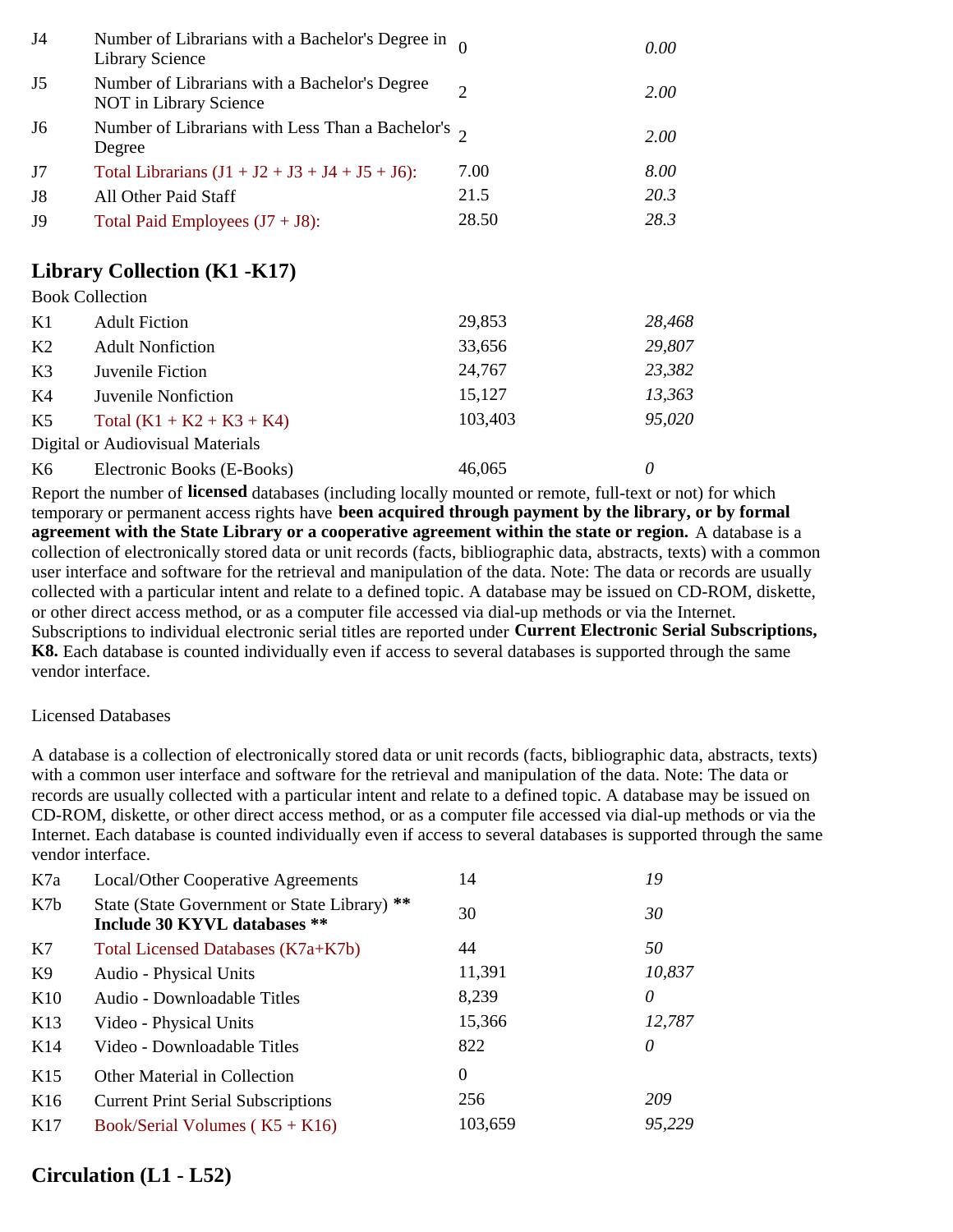Count as circulation material that is charged out for use outside the library. Include renewals and interlibrary loan transactions that are borrowed for users.

Computer use is not circulation. Neither is in-house use or items checked out to another library. An item checked out counts as one item, no matter how many uses are subsequently made of that one item.

Book Circulation Adult Fiction

| L1             | Main Library                                | 96,247  | 74,161  |
|----------------|---------------------------------------------|---------|---------|
| L2             | <b>All Branches</b>                         | 70,899  | 50,747  |
| L <sub>3</sub> | Bookmobile/Outreach                         | 7,448   | 5,764   |
| L4             | Total $(L1 + L2 + L3)$                      | 174,594 | 130,672 |
|                | <b>Book Circulation Adult Nonfiction</b>    |         |         |
| L5             | Main Library                                | 22,617  | 23,166  |
| L <sub>6</sub> | <b>All Branches</b>                         | 21,026  | 22,631  |
| L7             | Bookmobile/Outreach                         | 2,428   | 2,540   |
| L8             | Total $(L5 + L6 + L7)$                      | 46,071  | 48,337  |
|                | <b>Book Circulation Juvenile Fiction</b>    |         |         |
| L9             | Main Library                                | 72,285  | 53,610  |
| L10            | All Branches                                | 47,269  | 39,142  |
| L11            | Bookmobile/Outreach                         | 9,620   | 6,574   |
| L12            | Total $(L9 + L10+ L11)$                     | 129,174 | 99,326  |
|                | <b>Book Circulation Juvenile Nonfiction</b> |         |         |
| L13            | Main Library                                | 12,172  | 11,261  |
| L14            | <b>All Branches</b>                         | 9,120   | 8,758   |
| L15            | Bookmobile/Outreach                         | 2,152   | 1,970   |
| L16            | Total $(L13 + L14 + L15)$                   | 23,444  | 21,989  |
|                | <b>Book Circulation Total:</b>              |         |         |
| L17            | Main Library $(L1 + L5 + L9 + L13)$         | 203,321 | 162,198 |
| L18            | All Branches $(L2 + L6 + L10 + L14)$        | 148,314 | 121,278 |
| L19            | Bookmobile/Outreach $(L3 + L7 + L11 + L15)$ | 21,648  | 16,848  |
| L20            | Total $(L4 + L8 + L12 + L16)$               | 373,283 | 300,324 |

Count as circulation material that is charged out for use outside the library. Include renewals and interlibrary loan transactions that are borrowed for users.

Computer use is not circulation. Neither is in-house use or items checked out to another library.

Audiovisual Circulation Audio Books

| L21 | Main Library                               | 9,910  | 10,369 |
|-----|--------------------------------------------|--------|--------|
| L22 | All Branches                               | 4,375  | 4,269  |
| L23 | Bookmobile/Outreach                        | 532    | 528    |
| L24 | Total $(L21 + L22 + L23)$                  | 14,817 | 15,166 |
|     | <b>Audiovisual Circulation Other Audio</b> |        |        |
| L25 | Main Library                               | 8,027  | 7,983  |
| L26 | <b>All Branches</b>                        | 7,308  | 7,067  |
| L27 | Bookmobile/Outreach                        | 3,061  | 2,047  |
| L28 | Total $(L25 + L26 + L27)$                  | 18,396 | 17,097 |
|     | <b>Audiovisual Circulation Videos</b>      |        |        |
| L29 | Main Library                               | 55,430 | 50,954 |
| L30 | All Branches                               | 44,357 | 43,789 |
| L31 | Bookmobile/Outreach                        | 3,352  | 3,092  |
|     |                                            |        |        |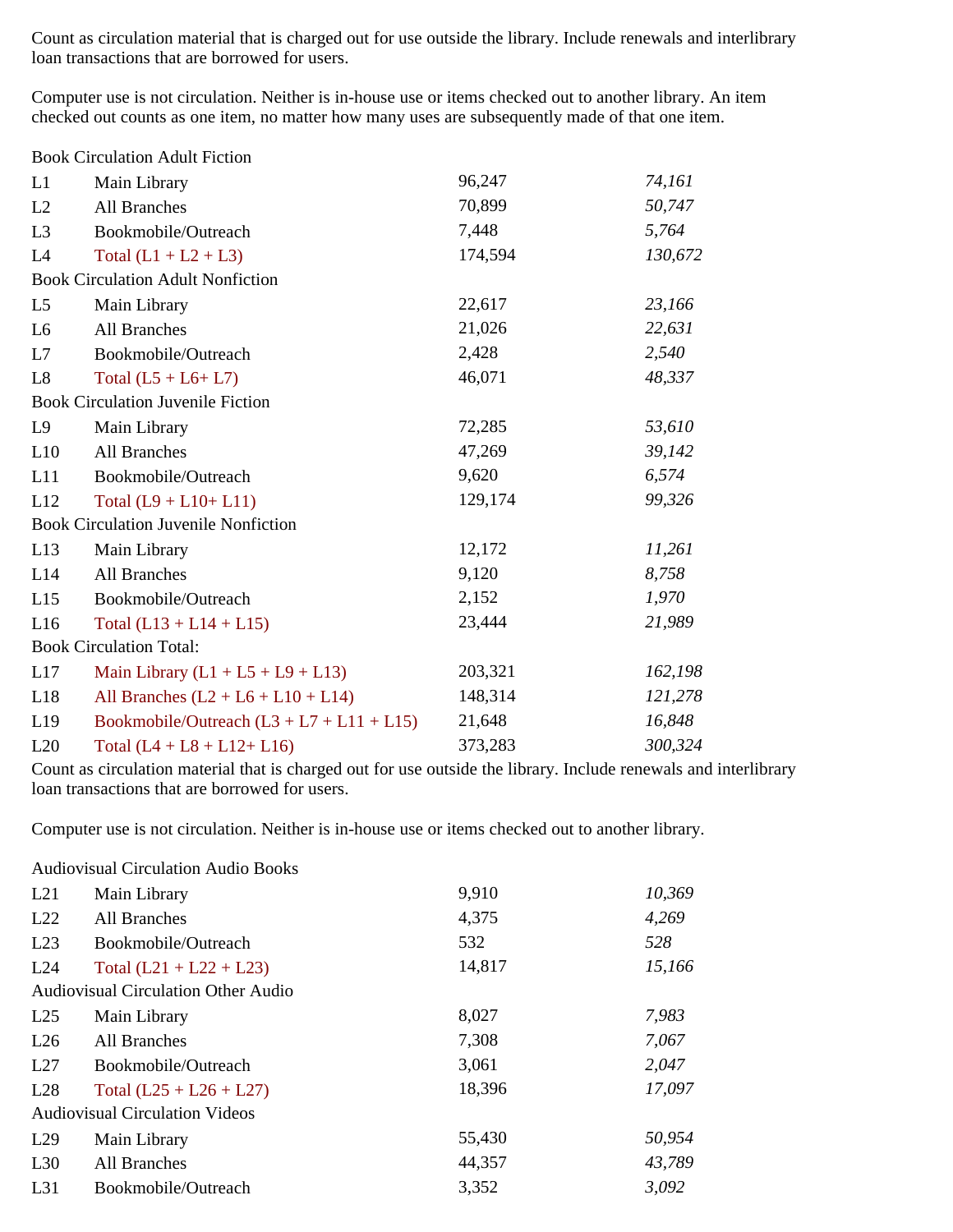| L32 | Total $(L29 + L30 + L31)$                     | 103,139 | 97,835  |
|-----|-----------------------------------------------|---------|---------|
|     | <b>Audiovisual Circulation Other</b>          |         |         |
| L33 | Main Library                                  | 1,465   | 621     |
| L34 | All Branches                                  | 1,740   | 1,108   |
| L35 | Bookmobile/Outreach                           | 111     | 100     |
| L36 | Total $(L33 + L34 + L35)$                     | 3,316   | 1,829   |
|     | <b>Audiovisual Circulation Total</b>          |         |         |
| L37 | Main Library $(L21 + L25 + L29 + L33)$        | 74,832  | 69,927  |
| L38 | All Branches $(L22 + L26 + L30 + L34)$        | 57,780  | 56,233  |
| L39 | Bookmobile/Outreach $(L23 + L27 + L31 + L35)$ | 7,056   | 5,767   |
| L40 | Total $(L24 + L28 + L32 + L36)$               | 139,668 | 131,927 |

Count as circulation material that is charged out for use outside the library. Include renewals and interlibrary loan transactions that are borrowed for users.

Computer use is not circulation. Neither is in-house use or items checked out to another library.

Other Materials

| L41 | Main Library                            | 3,508   | 3,516   |
|-----|-----------------------------------------|---------|---------|
| L42 | All Branches                            | 3,200   | 2,627   |
| L43 | Bookmobile/Outreach                     | 42      | 72      |
| L44 | Total $(L41 + L42 + L43)$               | 6,750   | 6,215   |
|     | <b>Total Circulation</b>                |         |         |
| L45 | Main Library $(L17 + L37 + L41)$        | 281,661 | 235,641 |
| L46 | All Branches $(L18 + L38 + L42)$        | 209,294 | 180,138 |
| L47 | Bookmobile/Outreach $(L19 + L39 + L43)$ | 28,746  | 22,687  |
| L48 | Total $(L20 + L40 + L44)$               | 519,701 | 438,466 |

Children's Circulation - The total annual circulation of all children's materials in all formats to all users, including renewals. (NOTE:This includes books and audiovisual material already counted in previous fields L9 - L16)

| L49             | Main Library              | 90,474  | 76,430  |
|-----------------|---------------------------|---------|---------|
| L <sub>50</sub> | All Branches              | 69.464  | 70.904  |
| L <sub>51</sub> | Bookmobile/Outreach       | 10.686  | 9.330   |
| L52             | Total $(L49 + L50 + L51)$ | 170.624 | 156.664 |

### **Downloadable Music Services (M1 - M2)**

Freegal, and similar downloadable music services, is listed here. Do not count these items as circulation.

| M1             | Freegal - Number of Downloads                                                 |  |
|----------------|-------------------------------------------------------------------------------|--|
| M <sub>2</sub> | Other Downloadable Music Services Similar to<br>Freegal - Number of Downloads |  |

## **Interlibrary Cooperation (N1 - N6)**

| Loaned To      |                      |       |       |
|----------------|----------------------|-------|-------|
| N1             | Print                | 522   | 763   |
| N <sub>2</sub> | Nonprint             | 0     | 0     |
| N <sub>3</sub> | Total $(N1 + N2)$ :  | 522   | 763   |
|                | <b>Borrowed From</b> |       |       |
| N <sub>4</sub> | Print                | 1,008 | 1,005 |
| N <sub>5</sub> | Nonprint             | 0     | 0     |
| N <sub>6</sub> | Total $(N4 + N5)$ :  | 1,008 | 1,005 |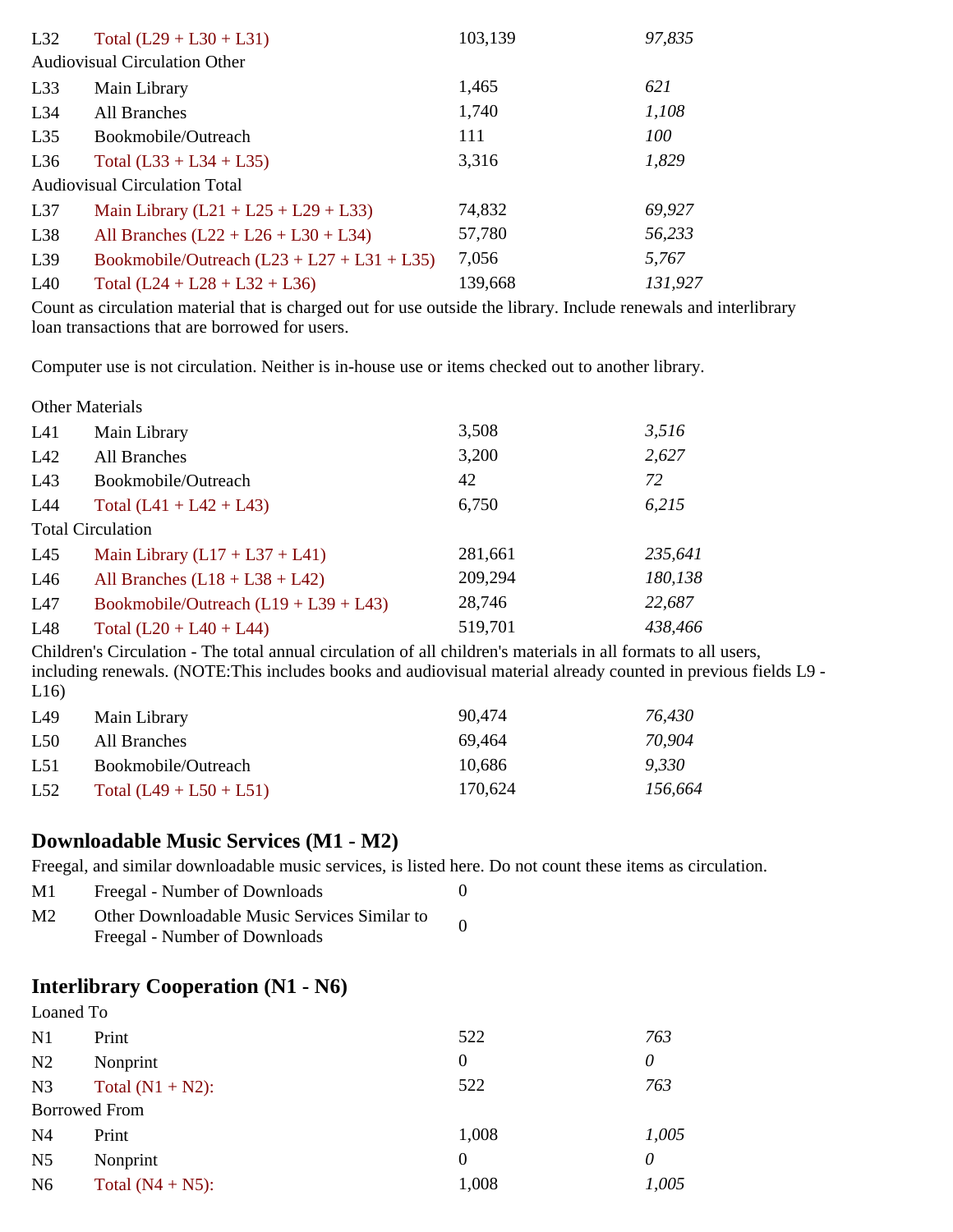## **Programs (O1 - O56 )**

A program is any planned event which introduces the group attending to any of the broad range of library services or activities or which directly provides information to participants. Programs may cover use of the library, library services, or library tours. Programs may also provide cultural, recreational, or educational information, often designed to meet a specific social need. Examples of these types of programs include film showings, lectures, story hours, literacy, English as a second language, citizenship classes, and book discussions. Count all programs, whether held on- or off-site, that are sponsored or co-sponsored by the library. Exclude programs sponsored by other groups that use library facilities. If programs are offered as a series, count each program in the series. For example, a film series offered once a week for eight weeks should be counted as eight programs.

Note: Exclude library activities delivered on a one-to-one basis, rather than to a group, such as one-to-one literacy tutoring, services to homebound, resume writing assistance, homework assistance, and mentoring activities.

Infant/Toddler - *number of programs*

| O <sub>1</sub>  | Main Library                                        | 38             | 23            |
|-----------------|-----------------------------------------------------|----------------|---------------|
| O2              | <b>All Branches</b>                                 | 28             | 20            |
| O <sub>3</sub>  | Bookmobile/Outreach                                 | $\overline{0}$ | $\mathcal{I}$ |
| <b>O4</b>       | Total $(01 + 02 + 03)$                              | 66             | 44            |
|                 | Infant/Toddler - number of attendees                |                |               |
| O <sub>5</sub>  | Main Library                                        | 1,079          | 674           |
| O <sub>6</sub>  | <b>All Branches</b>                                 | 476            | 294           |
| O <sub>7</sub>  | Bookmobile/Outreach                                 | $\overline{0}$ | 425           |
| O <sub>8</sub>  | Total $(05 + 06 + 07)$                              | 1,555          | 1,393         |
|                 | Preschool - number of programs                      |                |               |
| O <sub>9</sub>  | Main Library                                        | 40             | 30            |
| O10             | All Branches                                        | 38             | 29            |
| O11             | Bookmobile/Outreach                                 | 32             | $\mathcal{I}$ |
| O12             | Total $(O9 + O10 + O11)$                            | 110            | 60            |
|                 | Preschool - number of attendees                     |                |               |
| O13             | Main Library                                        | 1,095          | 1,137         |
| O <sub>14</sub> | <b>All Branches</b>                                 | 1,077          | 812           |
| O15             | Bookmobile/Outreach                                 | 549            | 15            |
| O16             | Total $(O13 + O14 + O15)$                           | 2,721          | 1,964         |
|                 | Elementary School - number of programs              |                |               |
| O17             | Main Library                                        | 117            | 56            |
| O18             | All Branches                                        | 108            | 84            |
| O19             | Bookmobile/Outreach                                 | 6              | 11            |
| O <sub>20</sub> | Total $(017 + 018 + 019)$                           | 231            | 151           |
|                 | Elementary School - number of attendees             |                |               |
| O <sub>21</sub> | Main Library                                        | 3,460          | 5,246         |
| O22             | All Branches                                        | 3,451          | 3,095         |
| O <sub>23</sub> | Bookmobile/Outreach                                 | 72             | 217           |
| O <sub>24</sub> | Total $(O21 + O22 + O23)$                           | 6,983          | 8,558         |
|                 | Young Adult (age 13 and older) - number of programs |                |               |
| O25             | Main Library                                        | 47             | 25            |
| O <sub>26</sub> | <b>All Branches</b>                                 | 21             | 13            |
| O <sub>27</sub> | Bookmobile/Outreach                                 | $\overline{0}$ | 9             |
| O28             | Total $(025 + 026 + 027)$                           | 68             | 47            |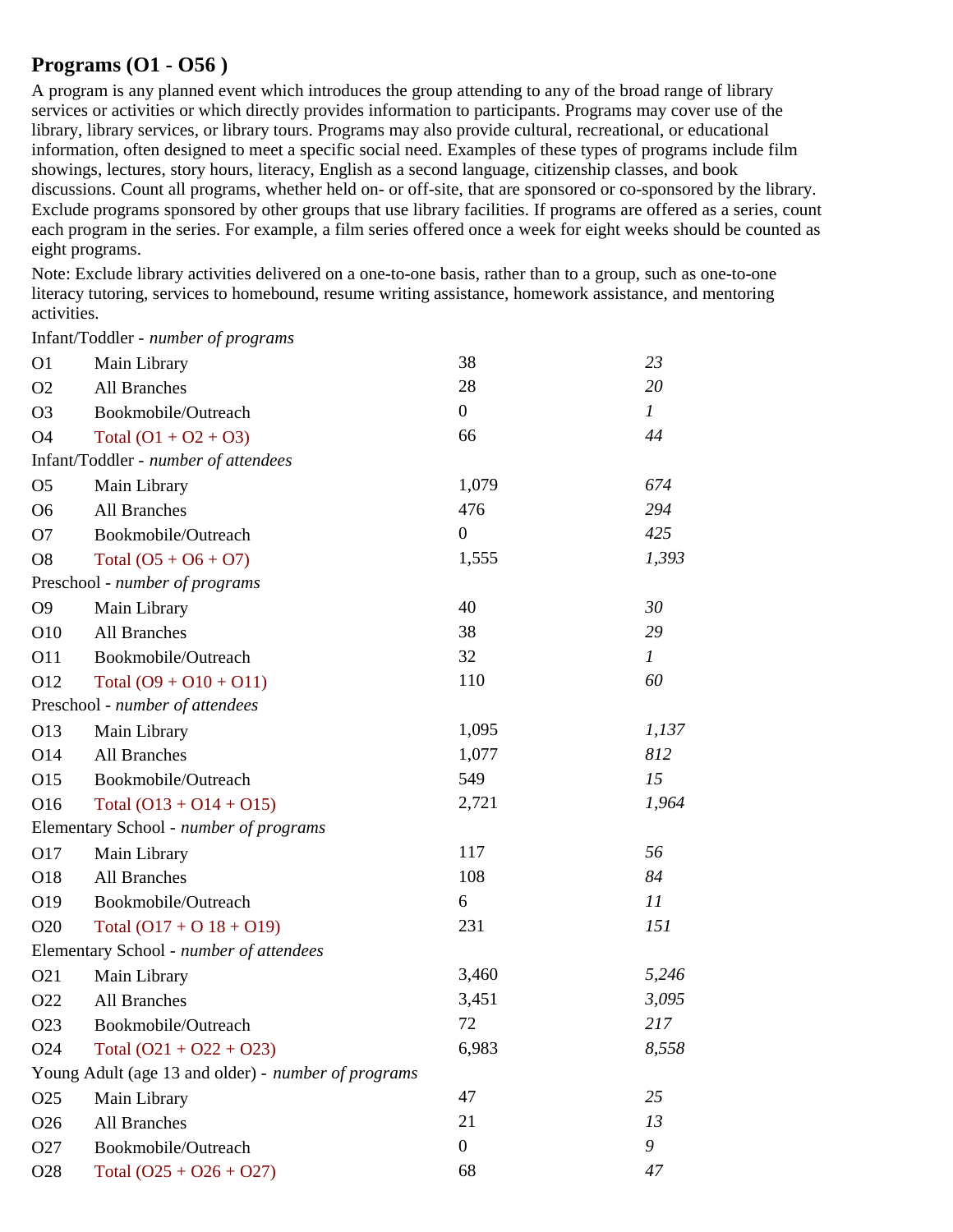|                 | Young Adult (age 13 and older) - number of attendees             |                  |                |
|-----------------|------------------------------------------------------------------|------------------|----------------|
| O <sub>29</sub> | Main Library                                                     | 628              | 540            |
| O30             | <b>All Branches</b>                                              | 294              | 191            |
| O31             | Bookmobile/Outreach                                              | $\overline{0}$   | 117            |
| O32             | Total $(O29 + O30 + O31)$                                        | 922              | 848            |
|                 | Other Children's Programs - number of programs                   |                  |                |
| O33             | Main Library                                                     | 28               | 15             |
| O34             | All Branches                                                     | $\mathbf{0}$     | $\mathcal{I}$  |
| O35             | Bookmobile/Outreach                                              | $\mathbf{0}$     | $\overline{4}$ |
| O36             | Total $(O33 + O34 + O35)$                                        | 28               | 20             |
|                 | Other Children's Programs - number of attendees                  |                  |                |
| O37             | Main Library                                                     | 1,918            | 1,545          |
| O38             | All Branches                                                     | $\boldsymbol{0}$ | 36             |
| O39             | Bookmobile/Outreach                                              | $\mathbf{0}$     | 203            |
| O40             | Total $(O37 + O38 + O39)$                                        | 1,918            | 1,784          |
|                 | Other Programs - number of programs                              |                  |                |
| O41             | Main Library                                                     | 204              | 144            |
| O42             | <b>All Branches</b>                                              | 147              | 128            |
| O43             | Bookmobile/Outreach                                              | 149              | 89             |
| O44             | Total $(O41 + O42 + O43)$                                        | 500              | 361            |
|                 | Other Programs - number of attendees                             |                  |                |
| O45             | Main Library                                                     | 3,035            | 2,479          |
| O46             | All Branches                                                     | 1,730            | 1,792          |
| O47             | Bookmobile/Outreach                                              | 2,436            | 1,499          |
| O48             | Total $(O45 + O46 + O47)$                                        | 7,201            | 5,770          |
|                 | <b>Total Number Of Programs:</b>                                 |                  |                |
| O49             | Main Library $(01 + 09 + 017 + 025 + 033 +$<br>O41)              | 474              | 293            |
| O <sub>50</sub> | All Branches $(02 + 010 + 018 + 026 + 034 +$<br>O(42)            | 342              | 275            |
| O51             | Bookmobile/Outreach $(O3 + O11 + O19 + O27 +$<br>$O(35 + O(43))$ | 187              | 115            |
| O <sub>52</sub> | Total $(04 + 012 + 020 + 028 + 036 + 044)$                       | 1,003            | 683            |
|                 | <b>Total Program Attendance:</b>                                 |                  |                |
| 053             | Main Library $(O5 + O13 + O21 + O29 + O37 +$<br>O45)             | 11,215           | 11,621         |
| O <sub>54</sub> | All Branches (O6 + O14 + O22 + O30 + O38 +<br>O <sub>46</sub> )  | 7,028            | 6,220          |
| O <sub>55</sub> | Bookmobile/Outreach $(O7 + O15 + O23 + O31 +$<br>$O39 + O47$     | 3,057            | 2,476          |
| O <sub>56</sub> | Total $(08 + 016 + 024 + 032 + 040 + 048)$                       | 21,300           | 20,317         |

## **Intellectual Freedom (P1 - P6)**

- P1 Title of Challenged Work
- P2 Type of Work
- P3 Grounds for Challenge
- P4 Initiator of Challenge
- P5 Status of Material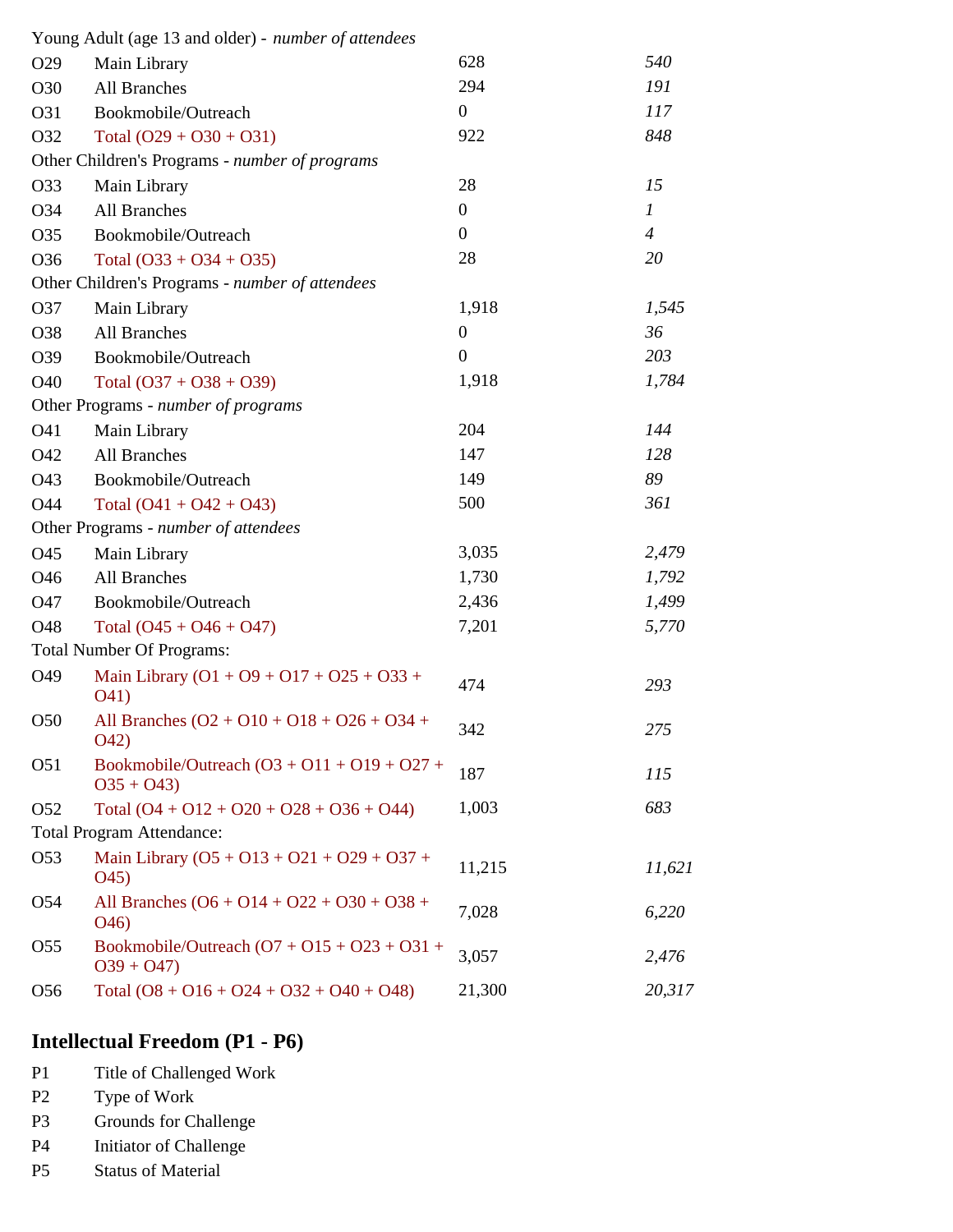# **Technology (Q1 - Q4)**

| Q <sub>1</sub> | Number of Internet Terminals Used by General<br>Public                    | 53  | 42  |
|----------------|---------------------------------------------------------------------------|-----|-----|
| Q <sub>2</sub> | Number of Computer Terminals Library Has<br>(include total from item Q1)  | 112 | 86  |
| Q <sub>3</sub> | Number of People Formally Trained by Staff to<br>Use Electronic Resources | 750 | 600 |
| Q <sub>4</sub> | Does the library provide wireless internet access<br>(Wi-Fi) for patrons? | Yes | Yes |

## **Board Policies (T1 - T10)**

Click on the check box if you have you reviewed your policies in the last five years

| T1              | Board Reimbursement of Expense Policy | Yes |
|-----------------|---------------------------------------|-----|
| T <sub>2</sub>  | Conflict of Interest Policy           | Yes |
| T <sub>3</sub>  | <b>Ethics Policy</b>                  | Yes |
| T4              | <b>Fiscal Responsibility Policy</b>   | Yes |
| T <sub>5</sub>  | <b>Investment Policy</b>              | Yes |
| T <sub>6</sub>  | <b>Open Records Policy</b>            | Yes |
| T <sub>8</sub>  | Model Procurement Code Policy         | Yes |
| T9              | Sponsorship Policy                    | Yes |
| T <sub>10</sub> | <b>Trustee Orientation Policy</b>     | Yes |

## **Current Library Board Membership (V1 - V6)**

Designated Day and Time for Monthly Board Meeting:

| V1.1                         | Day                                                                             | Monday            | Tuesday            |  |
|------------------------------|---------------------------------------------------------------------------------|-------------------|--------------------|--|
| V1.2                         | Week                                                                            | Third Week        | Third Week         |  |
| V1.3                         | Time                                                                            | 7:00 PM - 7:30 PM | 7:00 PM - 7:30 PM  |  |
|                              | President or Chair                                                              |                   |                    |  |
| V2.1                         | Name:                                                                           | Ray DeSloover     | Kim Clouse         |  |
| V2.2                         | P.O. Box or Street:                                                             | 114 Bittersweet   | 102 Rainbow Court  |  |
| V2.3                         | City:                                                                           | Richmond          | <b>Berea</b>       |  |
| V2.4                         | Zip:                                                                            | 40475             | 40403              |  |
| V2.5                         | Phone:                                                                          | $(859)$ 624-1010  | $(859)$ 661-0847   |  |
| V2.6                         | Term Expires (MM/DD/YYYY):                                                      | 01/01/2014        | 1/1/2012           |  |
| V2.7                         | Term                                                                            | Second Term       | Second Term        |  |
| V2.8                         | Number of Regularly Scheduled Board Meetings<br>Attended                        | 10                | 11                 |  |
| V2.9                         | Number of Library Related Professional<br>Conferences and or Workshops Attended | $\boldsymbol{0}$  | $\theta$           |  |
| Vice President or Vice Chair |                                                                                 |                   |                    |  |
| V3.1                         | Name:                                                                           | Dr. Chris Boni    | Ray DeSloover      |  |
| V3.2                         | P.O. Box or Street:                                                             | 1055 Berea Road   | 114 Bittersweet    |  |
| V3.3                         | City:                                                                           | Richmond          | Richmond           |  |
| V3.4                         | Zip:                                                                            | 40475             | 40475              |  |
| V3.5                         | Phone:                                                                          | $(859)$ 623-2877  | $(859) 624 - 1010$ |  |
| V3.6                         | Term Expires (MM/DD/YYYY):                                                      | 1/1/2014          | 1/1/2014           |  |